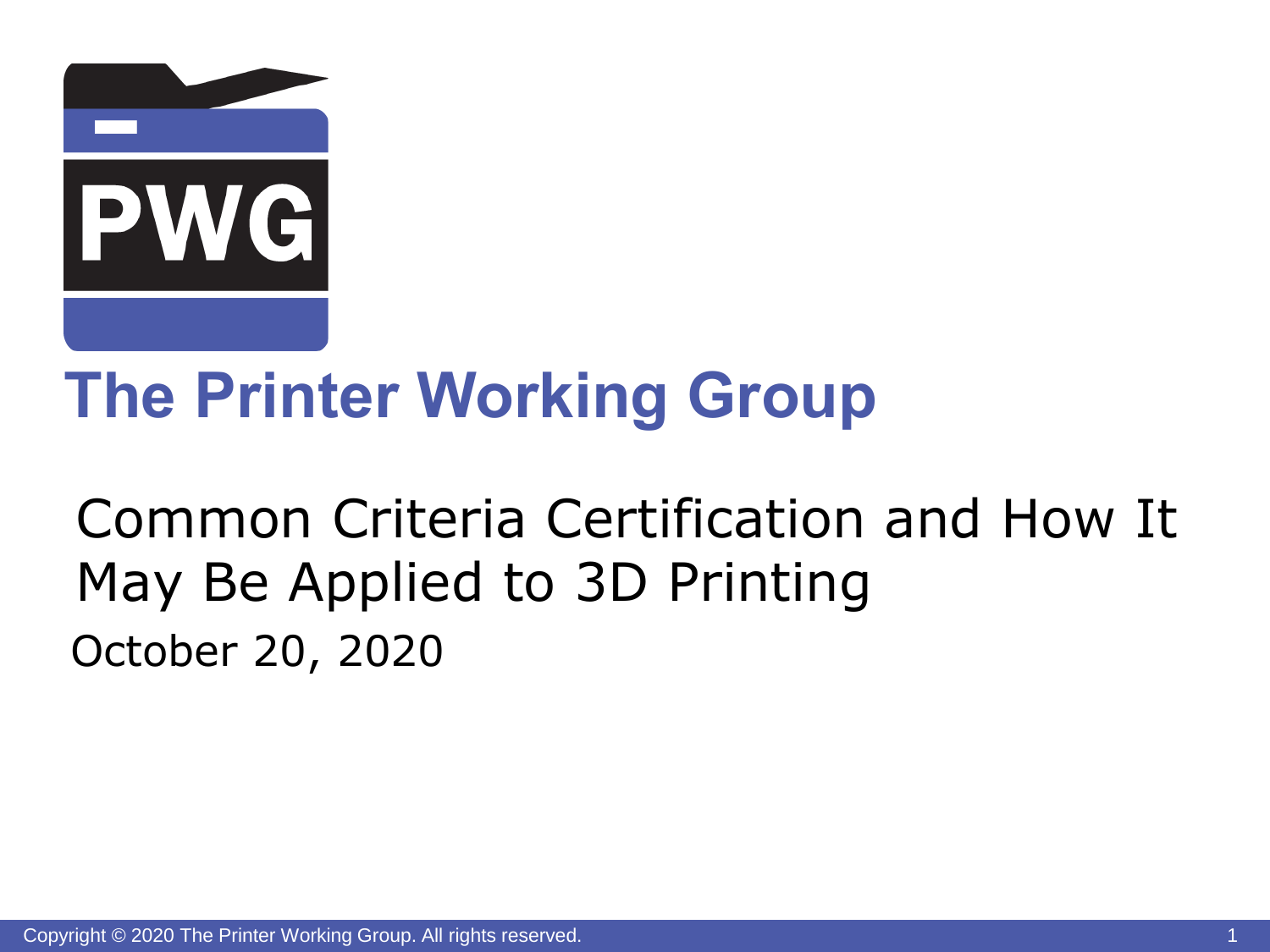

Can you guarantee that any product is totally secure -- **NO**

- There are many things you can do to increase your confidence in the security of a product such as following the security best practices that apply to the industry the product belongs to
- But how can you determine in a quantitative way that the measures you have implemented to maximize the security of a product have done that?
- It has been demonstrated that a security certification process involving independent third party inspections and security evaluations of a product can provide this quantitative measure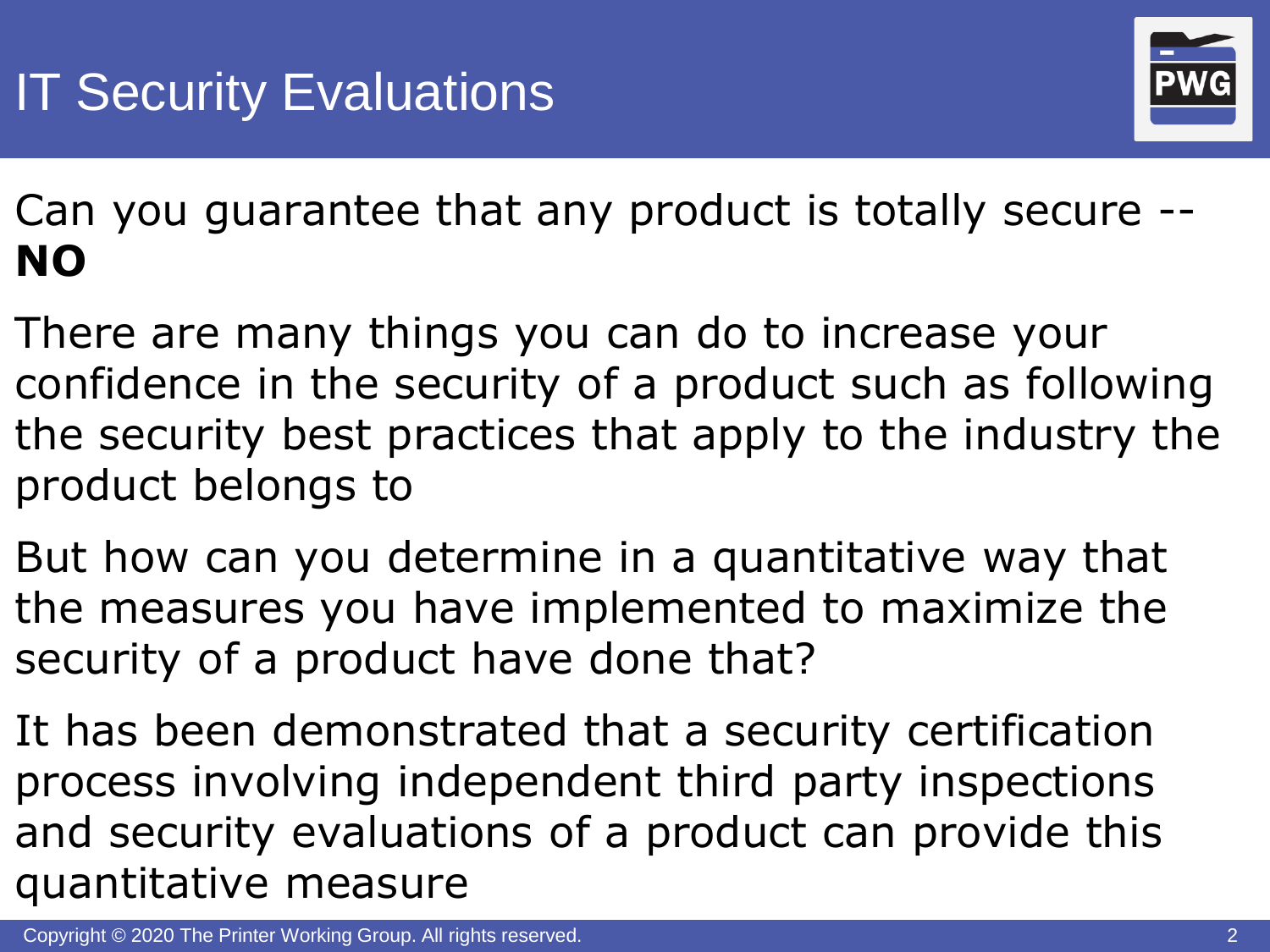## Common Criteria Certification Security Concept



Security is concerned with **protection of assets** The concept is that:

- You determine what assets need to be protected
- Determine what are the threats that result in risks to these assets that need to be protected
- Determine what countermeasures are needed to either counteract or minimize the risks caused by the threats
- The basic security triad is CIA:
- **Confidentiality –** Prevent unauthorized access
- **Integrity –** Prevent unauthorized change/destruction
- **Availability –** Have access when requested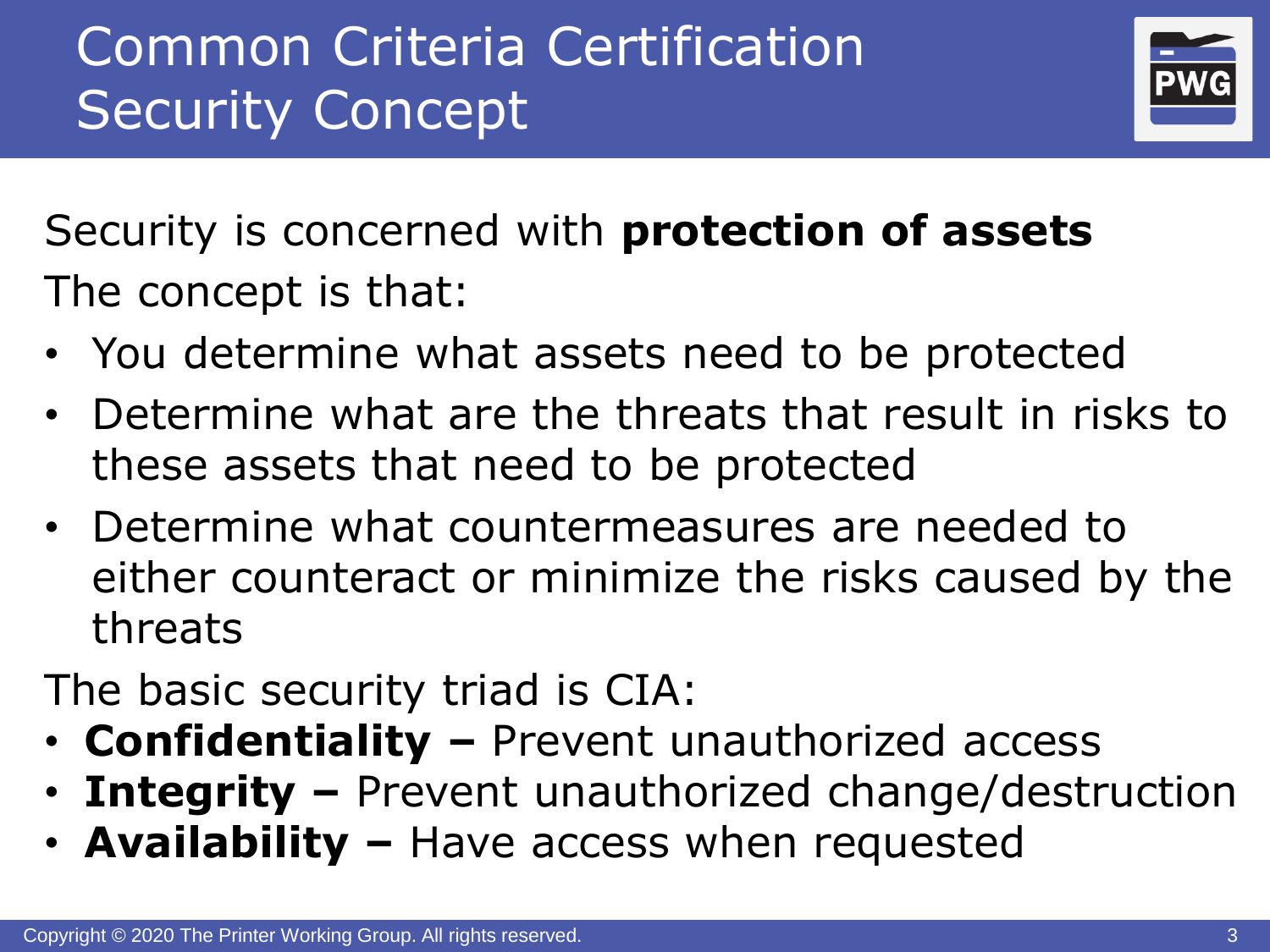### Common Criteria Certification Evaluation Concept



An Evaluation is "a detailed examination of the security aspects of a product performed in parallel with the necessary tests to assure that the product works correctly (from a security perspective), it is effective and it does not show any logical vulnerabilities"

Evaluations are conducted to provide product owners with an independent (typically third party) assessment that the countermeasures put in place to minimize the risks to assets that need to be protected are sufficient and correct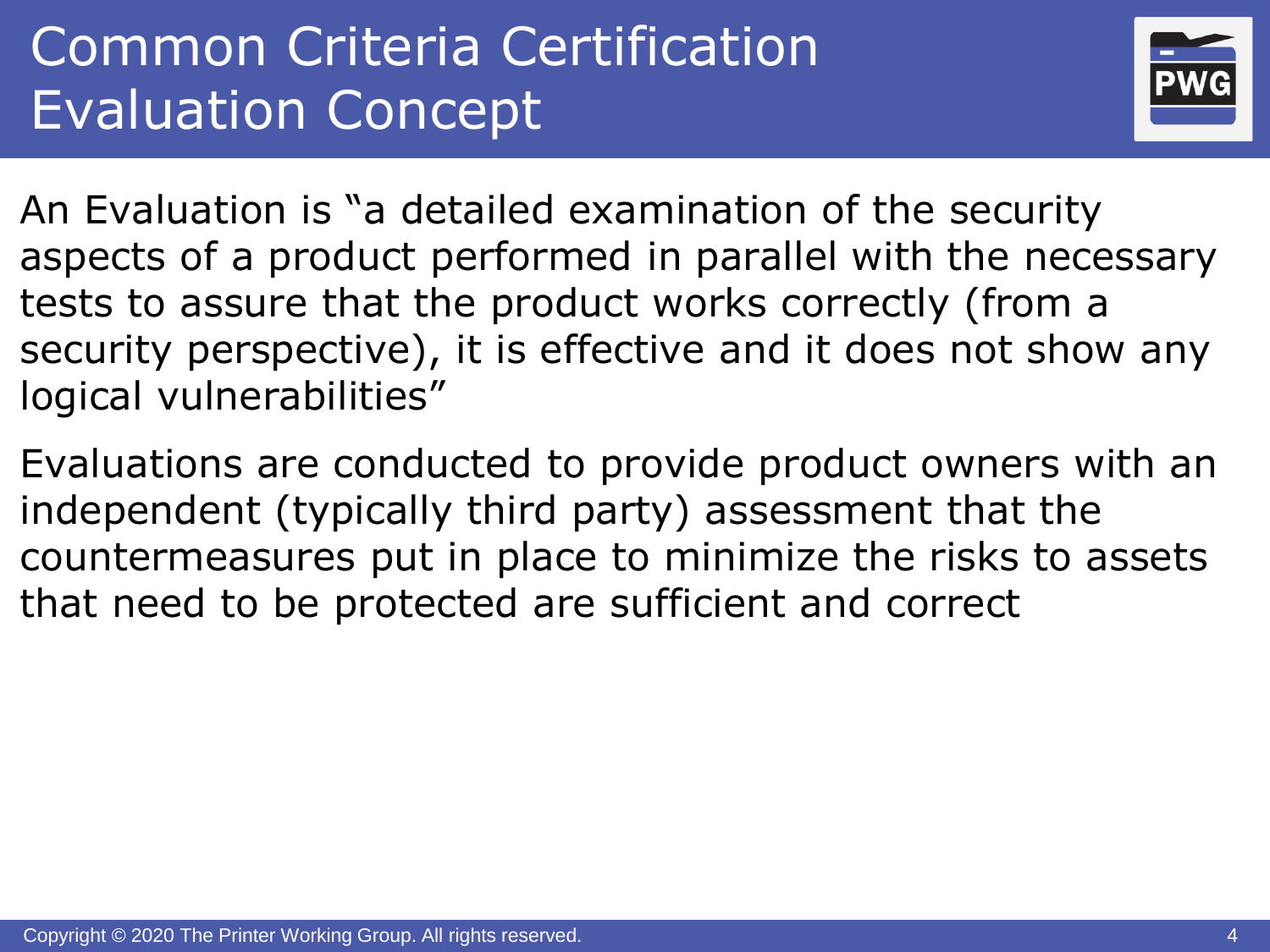

#### **WHAT IS COMMON CRITERIA CERTIFICATION?**

Copyright © 2020 The Printer Working Group. All rights reserved. 5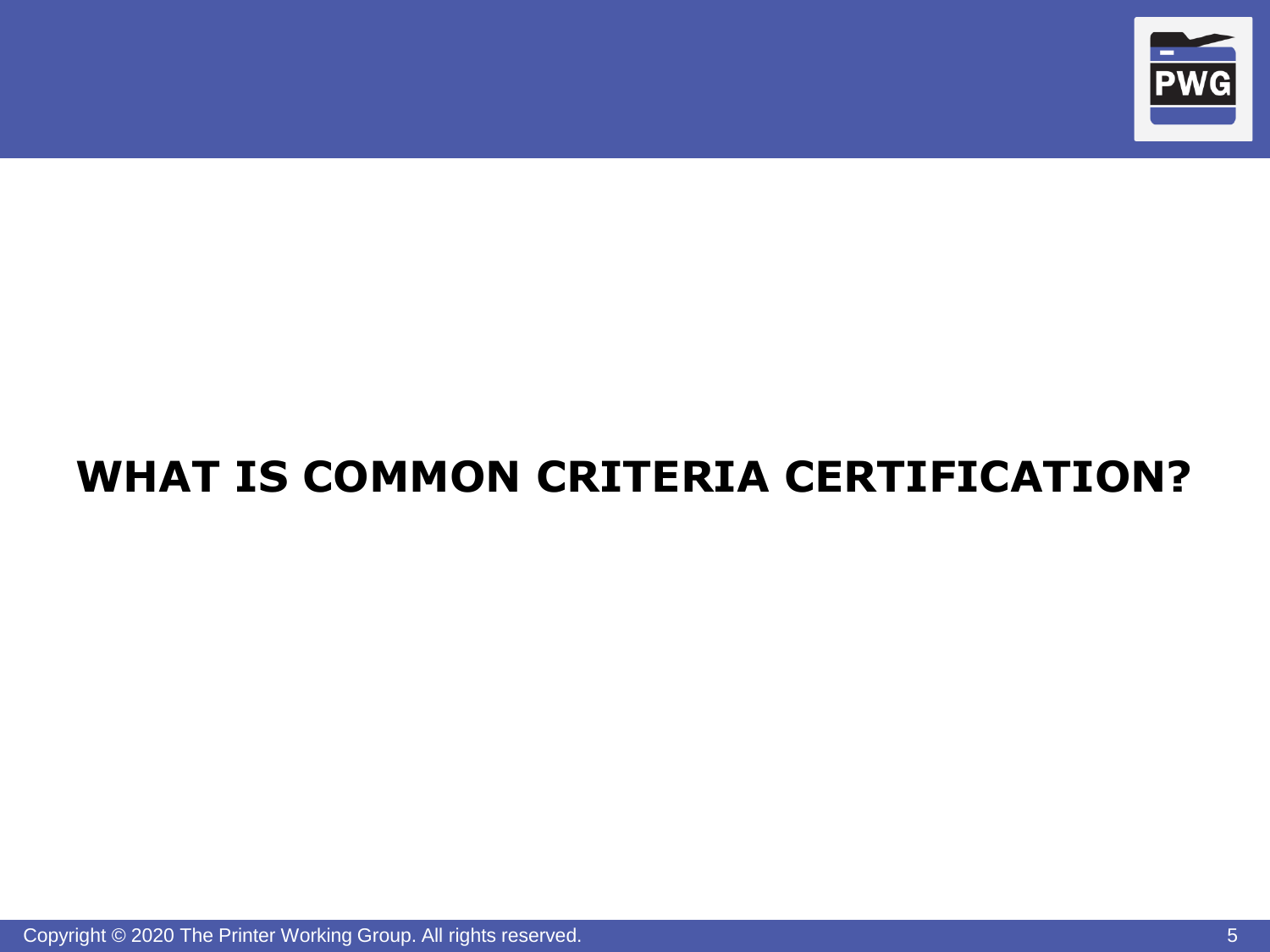

Is an internationally recognized security architecture paradigm to which a catalog of coherent software functional requirements is applied using a common language for the expression of IT products and systems security

Useful to:

- Specify security features in a product
- Assist in building of security features in a product
- Evaluating security features of products
- Supporting procurement of products with security features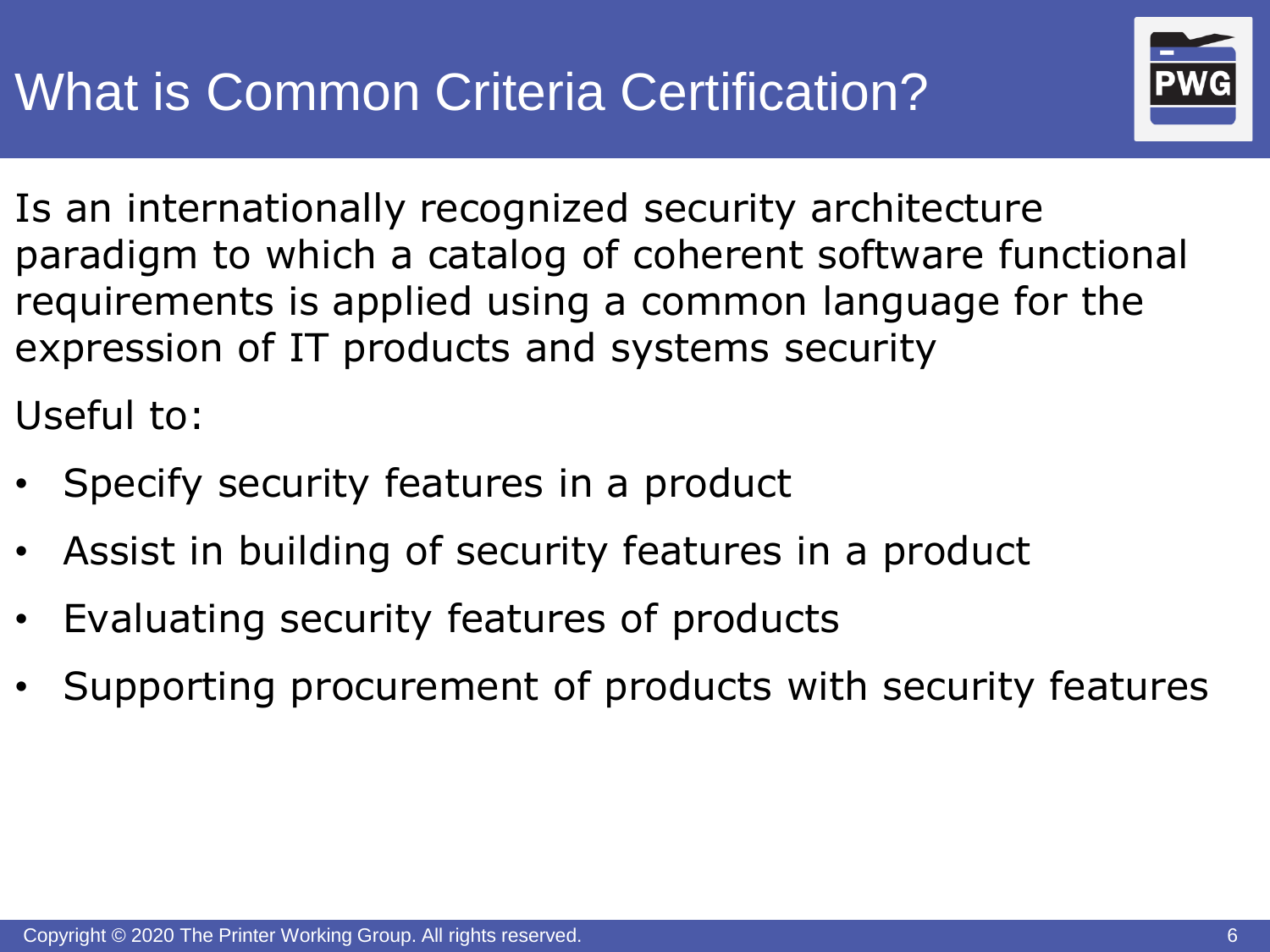

- Common Criteria Certification is the international computer security certification process defined by ISO/IEC Standard 15408-1:2009 Information technology — Security techniques — Evaluation criteria for IT security.
- It consists of three parts:
- 1. Part 1: Introduction and general model
- 2. Part 2: Security functional requirements (SFRs)
- 3. Part 3: Security assurance requirements (SARs)

There also is an accompanying Common Methodology for Information Technology Security Evaluation (CEM) document that describes how the SFRs and SARs in Parts 2 and 3, respectively, are to be evaluated.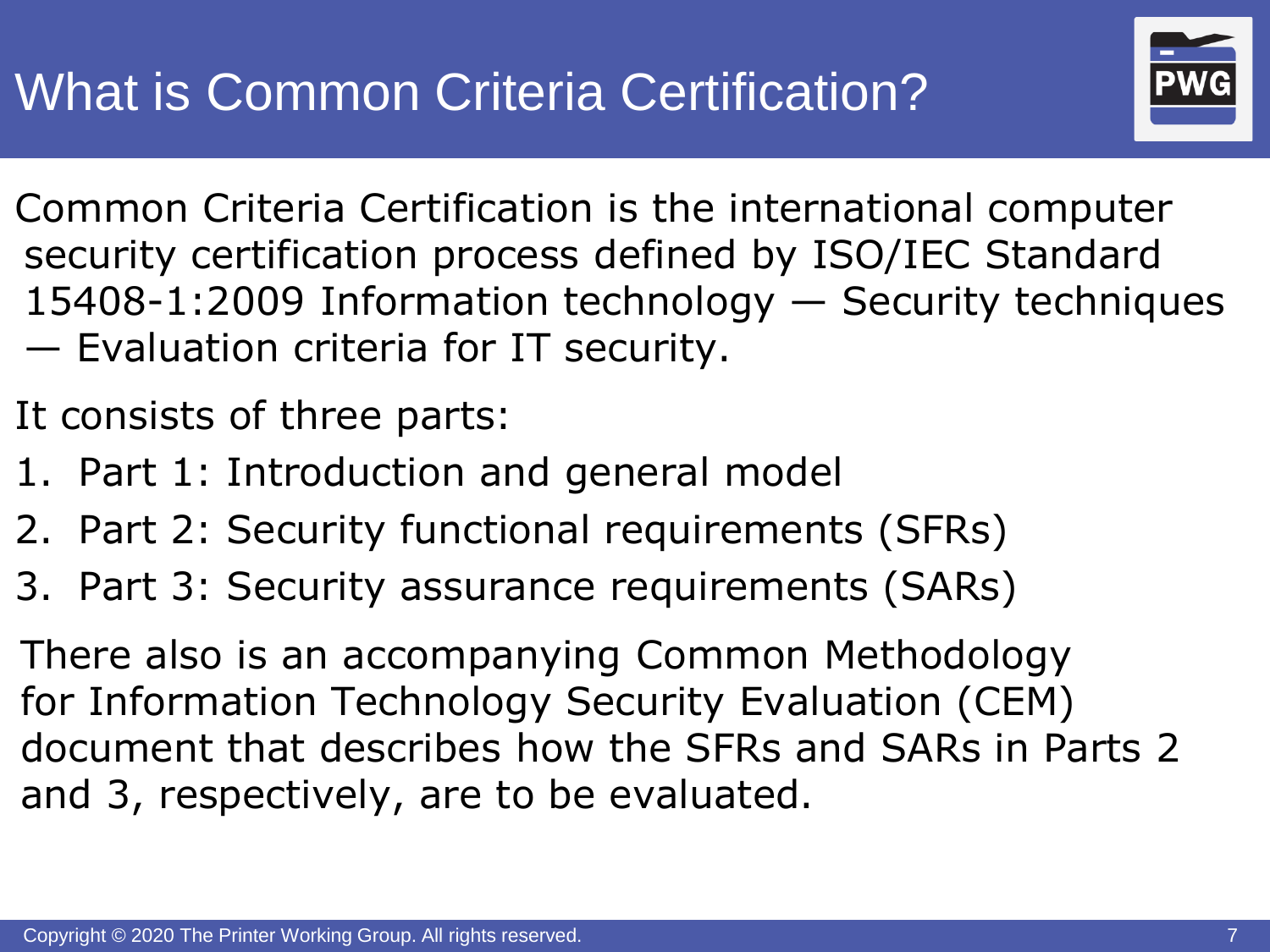

- The Common Criteria (CC), and the companion CEM are the technical basis for an international agreement, the Common Criteria Recognition Agreement (CCRA), which is signed by 31 countries and which ensures that:
- Products can be evaluated by competent and independent licenses laboratories so as to determine the fulfilment of particular security properties, to a certain extent or assurance;
- Supporting documents, are used within the Common Criteria certification process to define how the criteria and evaluation methods are applied when certifying specific technologies;
- The certification of the security properties of an evaluated product can be issued by a number of Certificate Authorizing Schemes (there are currently 17 such country schemes), with this certification being based on the result of their evaluation;
- •These certificates are recognized by all the signatories of the CCRA.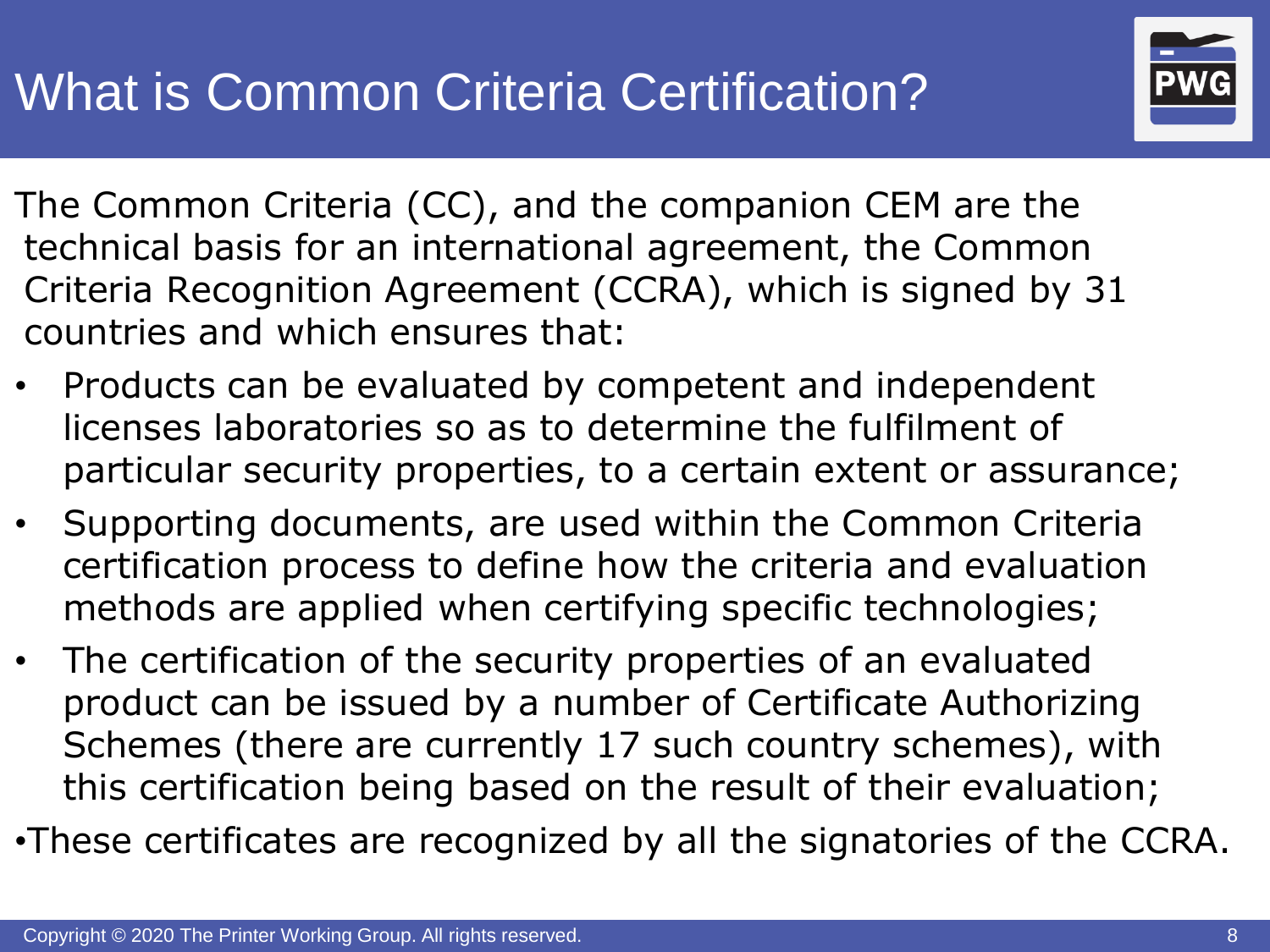

• **Target of Evaluation (TOE):** A set of software, firmware and/or hardware possibly accompanied by guidance.

The TOE is what gets certified. It can be anything from a piece of hardware, a software application, part of a product, an operation system to a complete software/hardware/system product

- **Protection Profile:** Implementation-independent statement of security needs for a TOE type (in this case the TOE type will be "3D printers")
- **Security Target:** Implementation-dependent statement of security needs for a specific identified TOE
- **Evaluation Scheme:** Administrative and regulatory framework under which the CC is applied by an evaluation authority within a specific community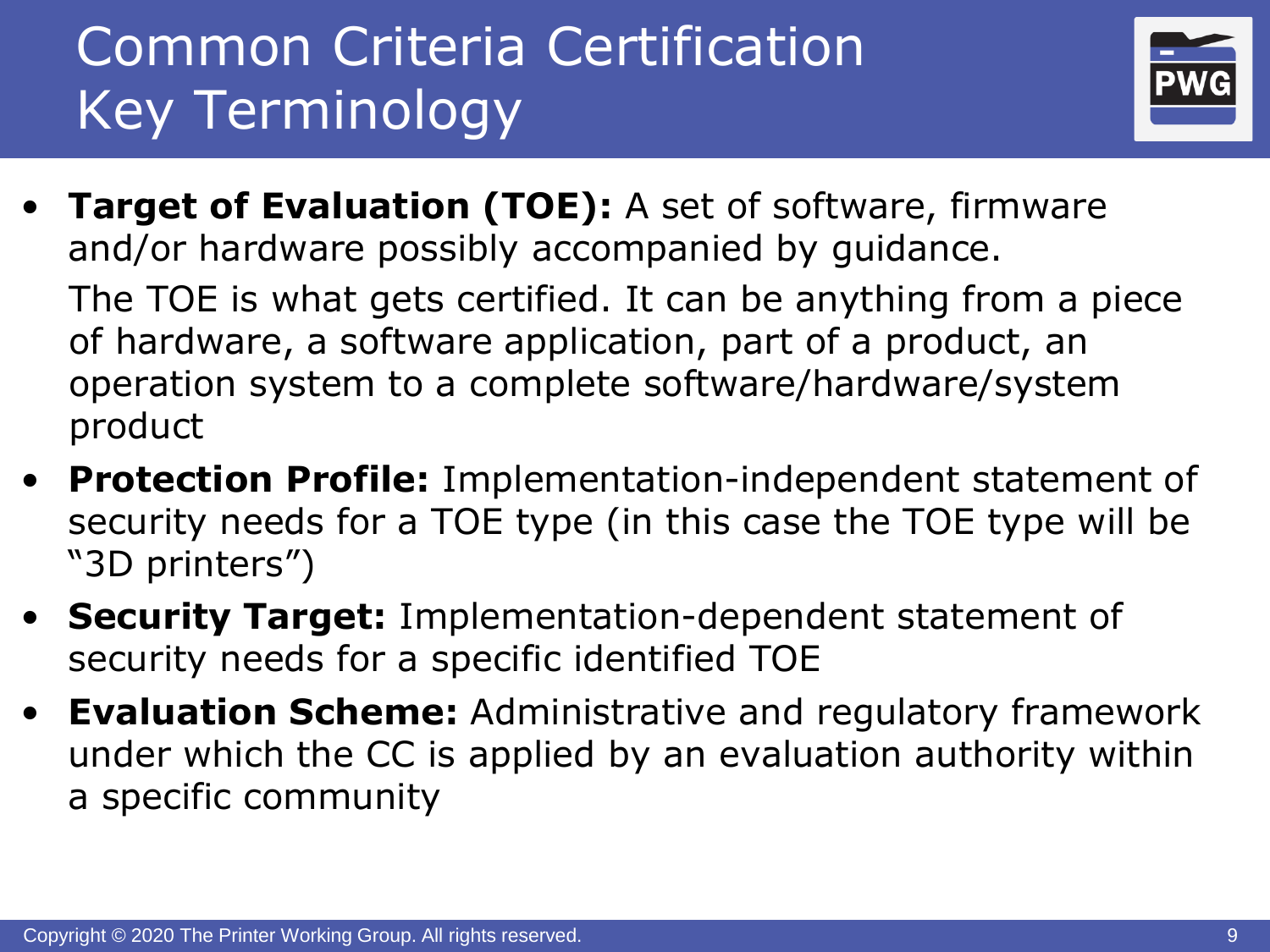

- **Evaluation:** Assessment of a PP, an ST or a TOE, against defined criteria
- **Assurance:** Grounds for confidence that a TOE meets the SFRs
- **Security Functional Requirement (SFR):** A functional requirement which is taken from Part 2 of the Common Criteria
- **Security Assurance Requirement (SAR):** An assurance requirement which is taken from Part 3 of the Common Criteria
- **Evaluation Assurance Level:** A set of assurance requirements drawn from CC Part 3, representing a point on the CC predefined assurance scale, that form an assurance package
- **TOE Security Functionality (TSF)**: Combined functionality of all hardware, software, and firmware of a TOE that must be relied upon for the correct enforcement of the SFRs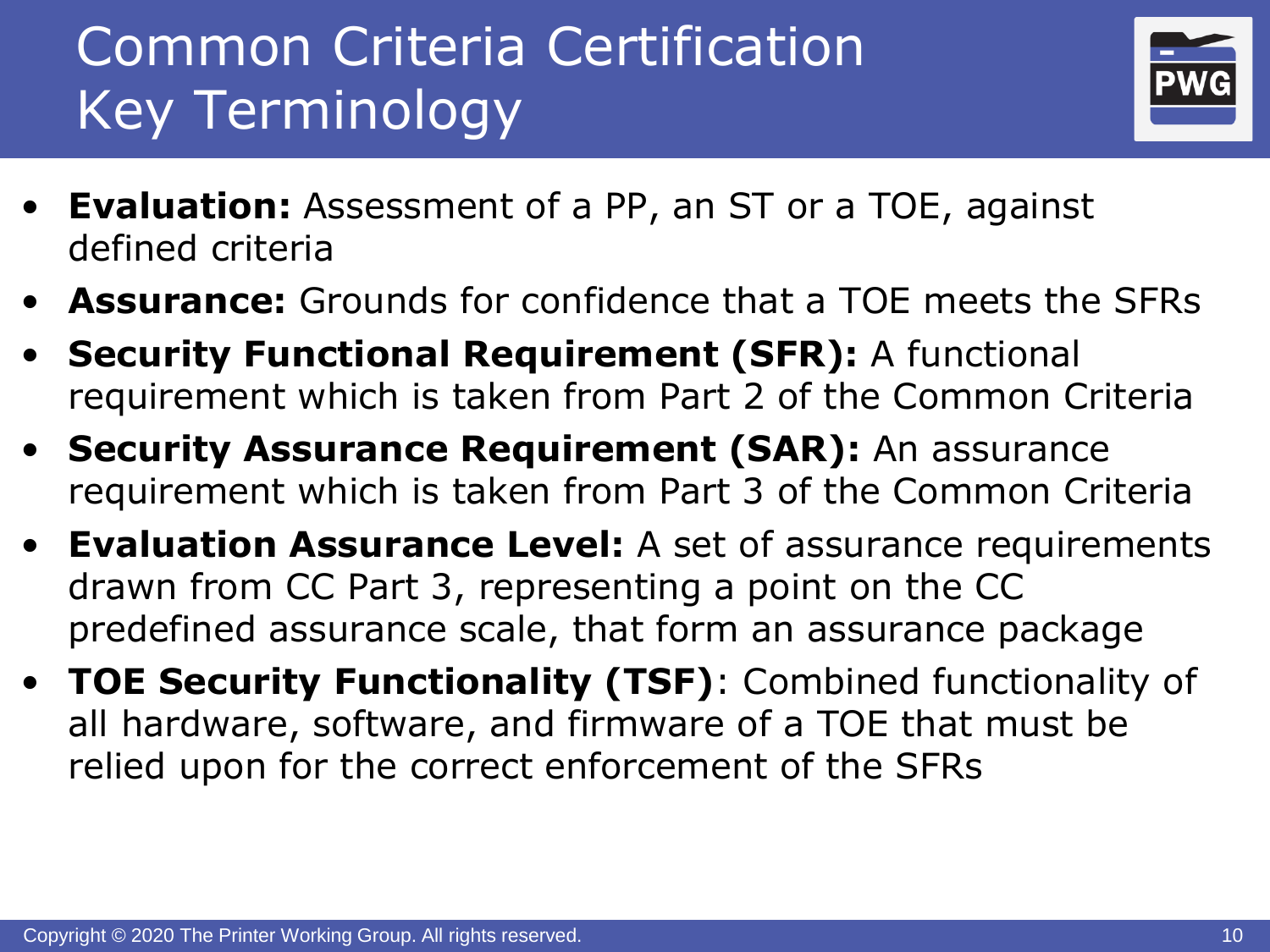

- **Evaluation:** Assessment of a PP, an ST or a TOE, against defined criteria
- **Assurance:** Grounds for confidence that a TOE meets the SFRs
- **Security Functional Requirement (SFR):** A functional requirement which is taken from Part 2 of the Common Criteria
- **Security Assurance Requirement (SAR):** An assurance requirement which is taken from Part 3 of the Common Criteria
- **Evaluation Assurance Level:** A set of assurance requirements drawn from CC Part 3, representing a point on the CC predefined assurance scale, that form an assurance package
- **TOE Security Functionality (TSF)**: Combined functionality of all hardware, software, and firmware of a TOE that must be relied upon for the correct enforcement of the SFRs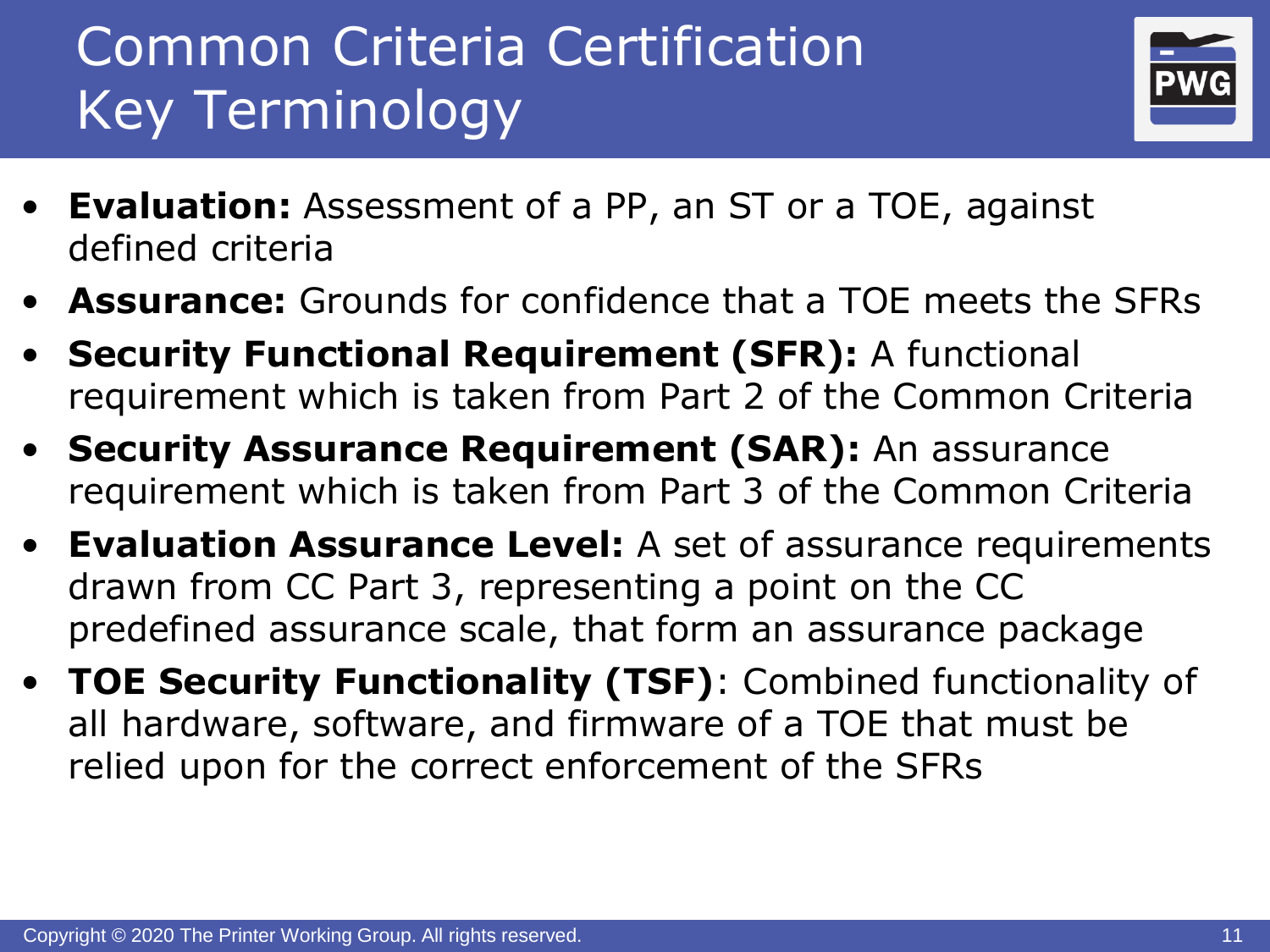

- **Security Problem Definition (SPD):** Defines the security problem that is to be addressed for either the general TOE type in a PP or the specific TOE in an ST.
- **Organizational Security Policy (OSP):** set of security rules, procedures, or guidelines for an organization. Note that "organization" in this context is ultimate customer for the TOE or product being certified
- **TOE Summary Specification (TSS)**: Provides a description within the ST of how the TOE satisfies all the SFRs included in the ST
- **Operational Environment (OE)**: Environment in which the TOE is operated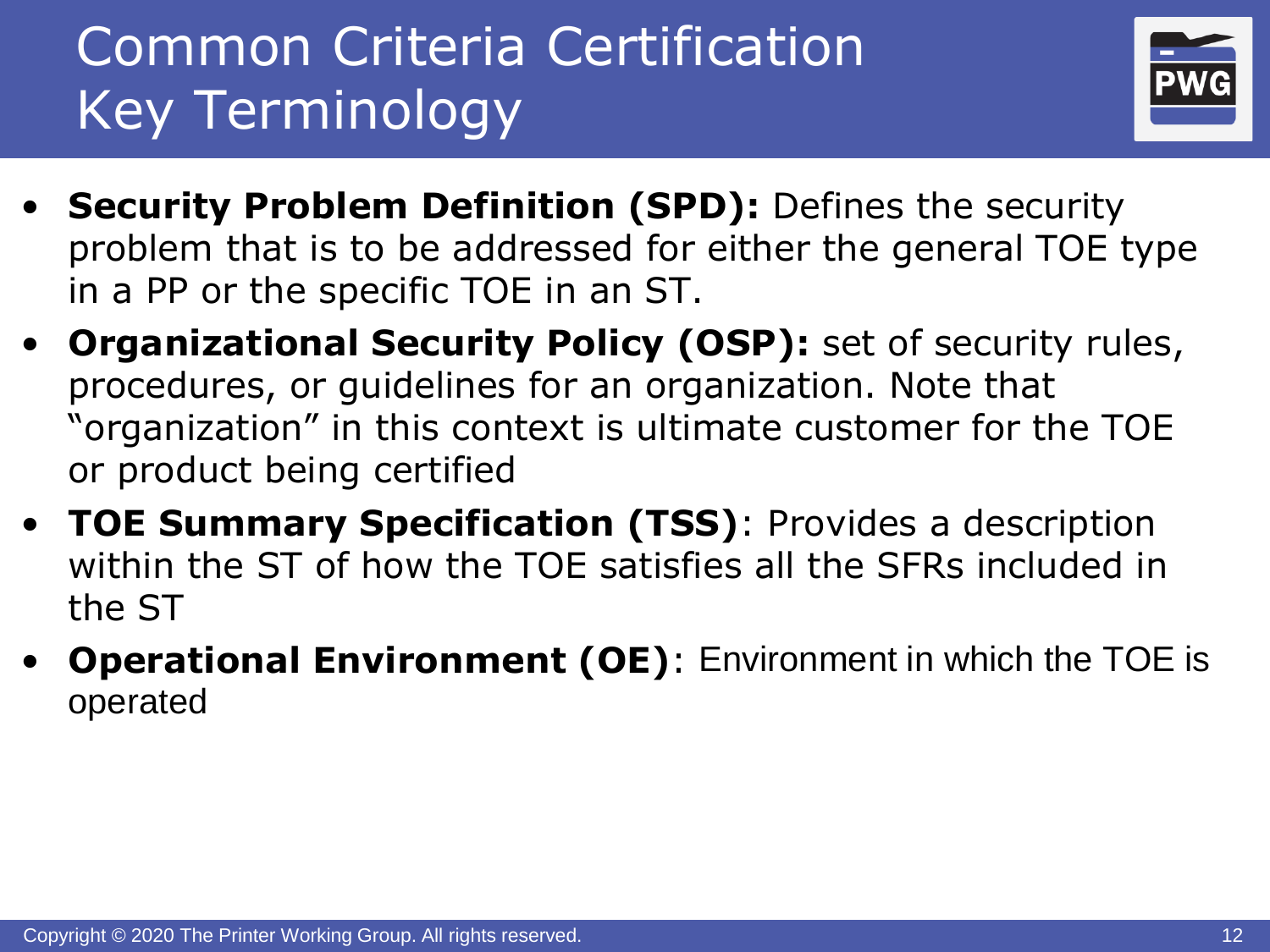## Common Criteria Certification Security Functional Requirements



- ISO/IEC Standard 15408 Part 2 defines a set of Security Functional Components that are the basis for Security Functional Requirements (SFRs) that are expressed in a Protection Profile (PP) or a Security Target (ST)
	- Meet the security objectives as stated in a PP or an ST.
	- Describe security properties that users can detect by direct interaction (i.e. inputs, outputs) with the IT or by the IT response to stimulus
	- Express security requirements intended to counter threats in the assumed operating environment of the TOE and/or cover any identified organizational security policies and assumptions
- 11 Functional Classes that each address a specific security problem area like cryptographic support or user data protection
- Each class has a set of families with components within each family; you select the component(s) within each family and class that are appropriate for the product class (PP) or specific product (ST) of interest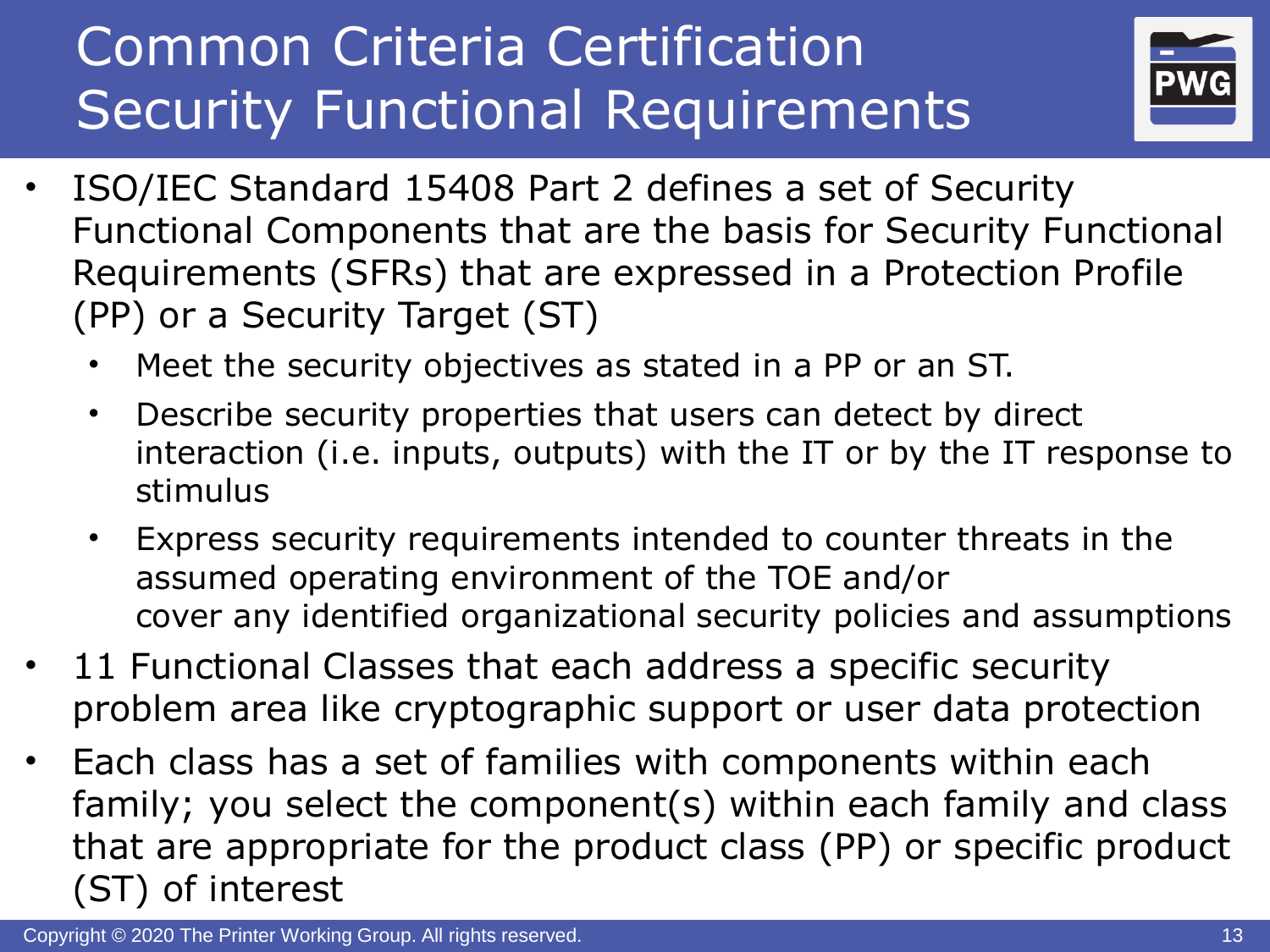## Common Criteria Certification Security Assurance Requirements



- ISO/IEC Standard 15408 Part 3 defines SARs in terms of Evaluation Assurance Levels (EALs) 1-7. Each EAL has a predefined set of assurance components from several Assurance Families
- Typically PPs and STs claim EALs 2-4 and most certifications were done against PPs claiming EALs 2-4; EALs 5-7 are reserved for components meant for very secure operational uses.
- However, in 2012 the paradigm for SARs changed significantly. Instead of using predefined EALs in PPs and STs, PPs and STs now have Assurance Activities that are unique to each SFR with no EAL claims. In fact, many Schemes will now only accept PPs that have Assurance Activities that are unique to each SFR and that have no EAL claims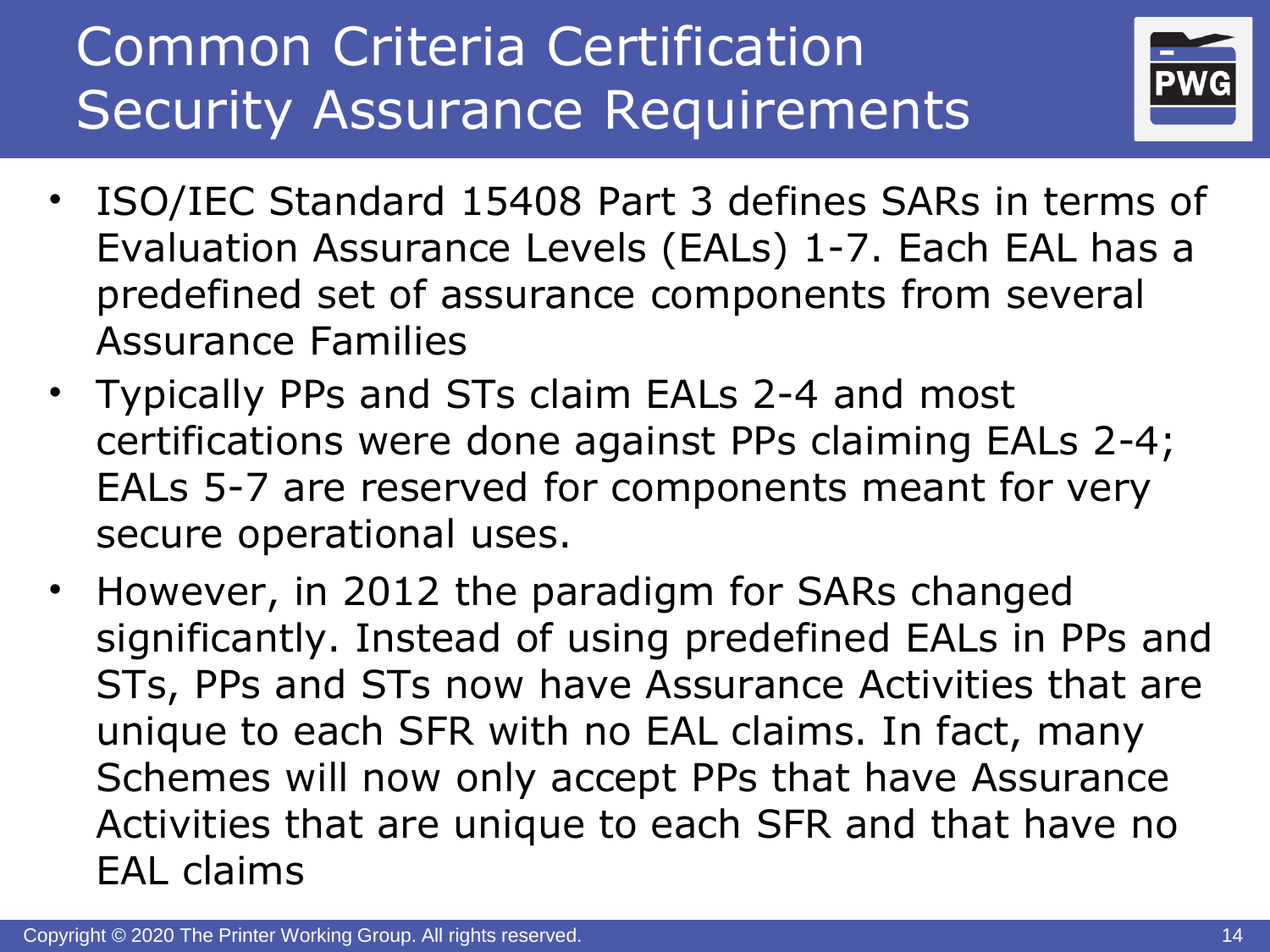### Common Criteria Certification TOE Specifications



The two main specifications that will define the requirements for a product to be certified are the Protection Profile and the Security Target.

- **Protection Profile (PP):** Implementation-independent statement of security needs for a TOE type (i.e. generic class of products like HCDs)
- **Security Target (ST):** Implementation-dependent statement of security needs for a specific identified TOE (i.e., a specific product)

The process is that most Evaluation Schemes will require that any product to be certified by that Scheme must be certified against a PP approved by that Scheme

- The PP contains the minimum set of SFRs and Assurance Activities that every product of the type the PP covers must meet.
- When a product of the type covered by a PP is certified, an ST based on that PP that claims that PP will be created that uses the applicable SFRs and corresponding Assurance Activities from the PP tailored to the specific implementation details for the product being certified.
- It is this resultant ST that the product will be evaluated against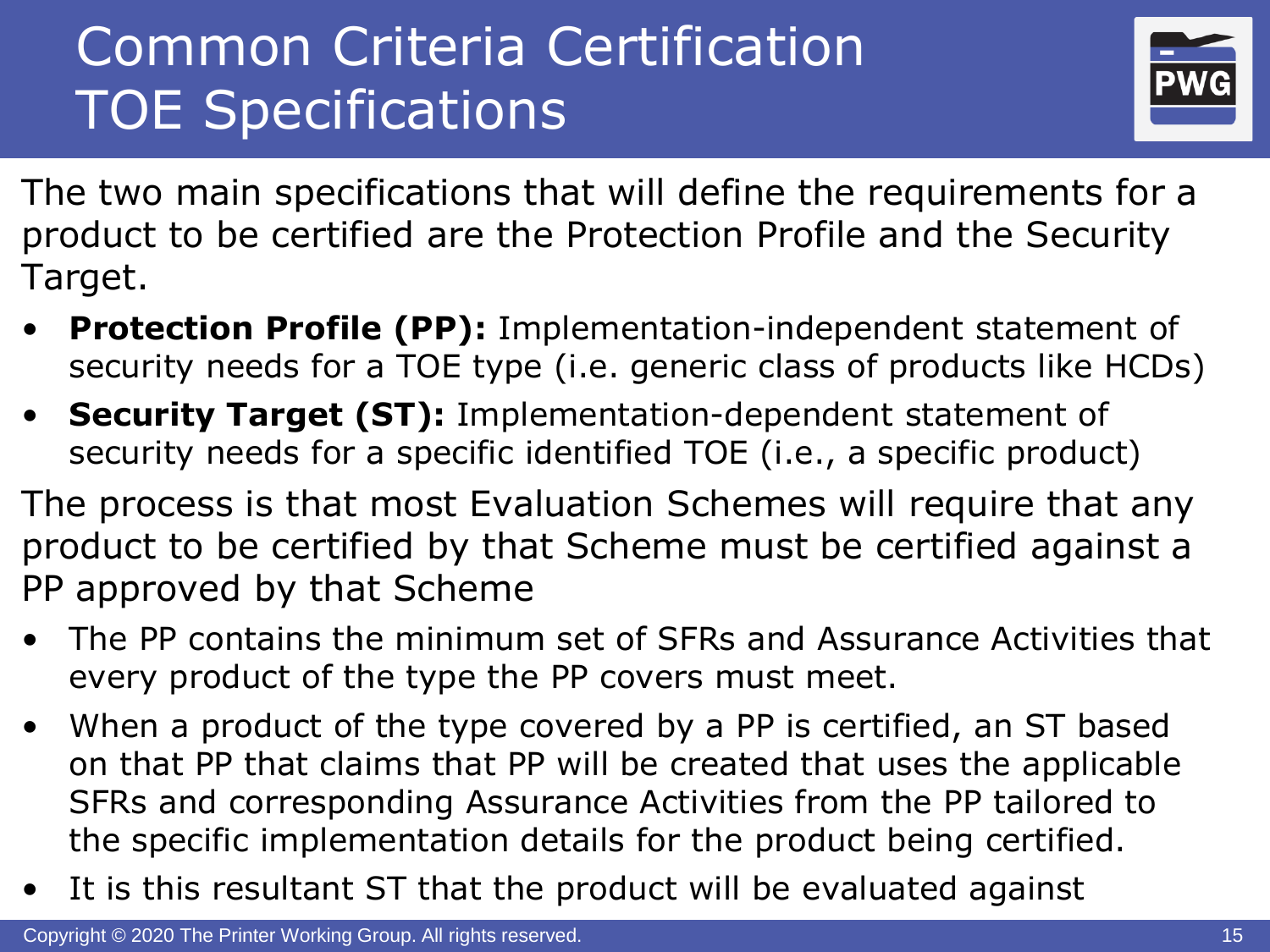### Common Criteria Certification PP and ST Content



| <b>Protection Profile</b>                                                                                                                                                                                                                                                                                                                                                                                                                                                                                                                                                                                                                                                                                                                                                                                                                 | <b>Security Target</b>                                                                                                                                                                                                                                                                                                                                                                                                                                                                                                                                                                                                                                                                                                                                                                                                                                 |
|-------------------------------------------------------------------------------------------------------------------------------------------------------------------------------------------------------------------------------------------------------------------------------------------------------------------------------------------------------------------------------------------------------------------------------------------------------------------------------------------------------------------------------------------------------------------------------------------------------------------------------------------------------------------------------------------------------------------------------------------------------------------------------------------------------------------------------------------|--------------------------------------------------------------------------------------------------------------------------------------------------------------------------------------------------------------------------------------------------------------------------------------------------------------------------------------------------------------------------------------------------------------------------------------------------------------------------------------------------------------------------------------------------------------------------------------------------------------------------------------------------------------------------------------------------------------------------------------------------------------------------------------------------------------------------------------------------------|
| For the generic class of products, the PP includes:                                                                                                                                                                                                                                                                                                                                                                                                                                                                                                                                                                                                                                                                                                                                                                                       | For a specific product in the generic class covered<br>by the PP, the ST includes for the product being<br>certified:                                                                                                                                                                                                                                                                                                                                                                                                                                                                                                                                                                                                                                                                                                                                  |
| Overview of the class of products<br>$\bullet$<br>Conformance claim (i.e., what EAL is being<br>$\bullet$<br>claimed if any)<br>Security Problem Definition for the general<br>$\bullet$<br>class of products covered by the PP<br>Security Objectives for the class of products<br>$\bullet$<br>Definition of any components modified from CC<br>$\bullet$<br>Part 2<br><b>Security Requirements</b><br>$\bullet$<br><b>Security Functional Requirements (SFRs)</b><br>$\circ$<br>Assurance Activities for each SFR plus<br>$\circ$<br>additional Security Assurance<br>Requirements taken from CC Part 3<br>Rationale for both sets of Security<br>$\circ$<br>Requirements<br>Note: The Security Requirements listed in this PP<br>must be applied as appropriate to any products<br>that are certified against this Protection Profile | Overview of the product<br>Conformance Claim - Usually this will be Exact<br>$\bullet$<br>Conformance to the applicable PP (i.e., per the<br>PP with no deviations)<br>Security Problem Definition (usually same as<br>$\bullet$<br>what is in the PP)<br>Security Objectives (usually same as what is in<br>the PP but can differ if necessary)<br>Definition of any components modified from CC<br>$\bullet$<br>Part 2<br><b>Security Requirements</b><br>Security Functional Requirements (SFRs)<br>$\circ$<br>included from the PP<br>Assurance Activities for the SFRs included<br>$\circ$<br>from the PP and the SARs from the PP<br>Rationale for the Security Requirements<br>$\bullet$<br>included in the ST<br>TOE Summary Specification - Provides a<br>$\bullet$<br>technical description how the SFRs included in<br>the ST are satisfied |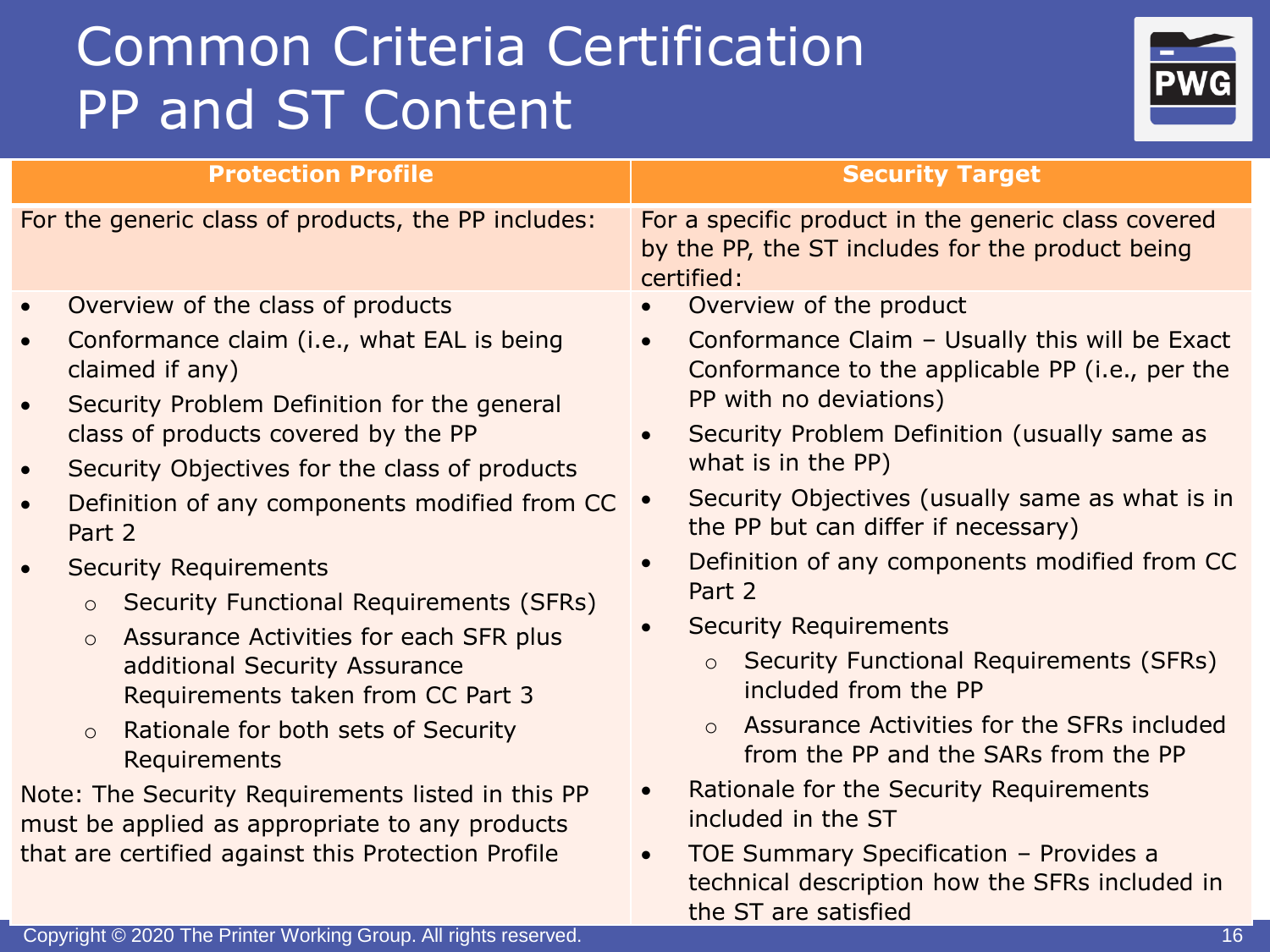### Common Criteria Certification **Process**



#### **KEY PLAYERS**:

- **SCHEME** Certificate Authorizing Scheme that the TOE (i.e., the "product that is to be certified") will be certified in. The Scheme is responsible for final approval of the certification activity and issuance of the certificate
- **OWNER** or **SPONSOR** The entity that is sponsoring the TOE to be certified. In 95%+ of the time this is the company or vendor that developed the "product that is to be certified"
- **EVALUATION LAB**  An independent (from the **Owner**) vendor accredited by the **Scheme** involved to perform the evaluation activities required by the Common Criteria Standard to certify the TOE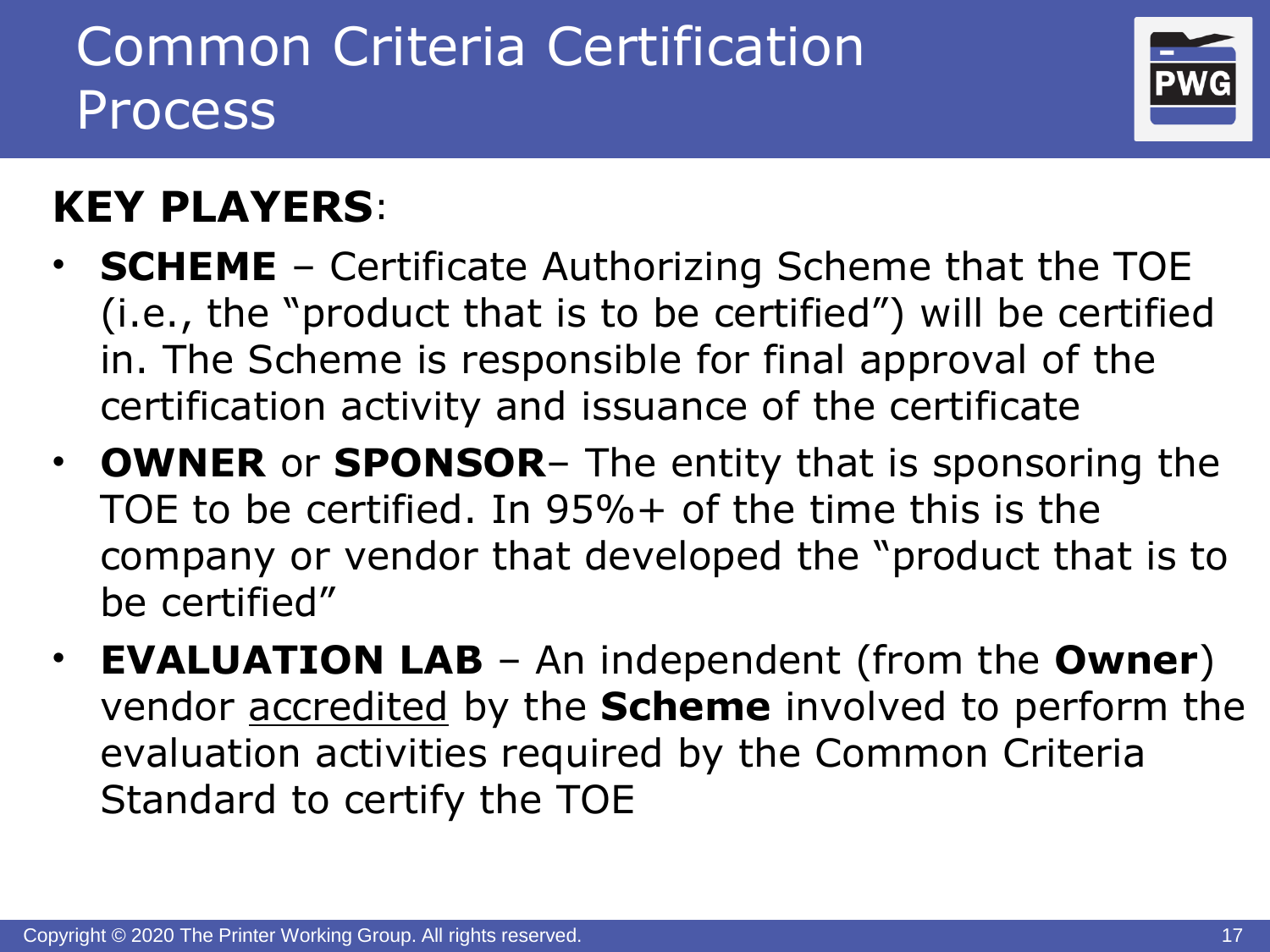#### Common Criteria Certification **Process**



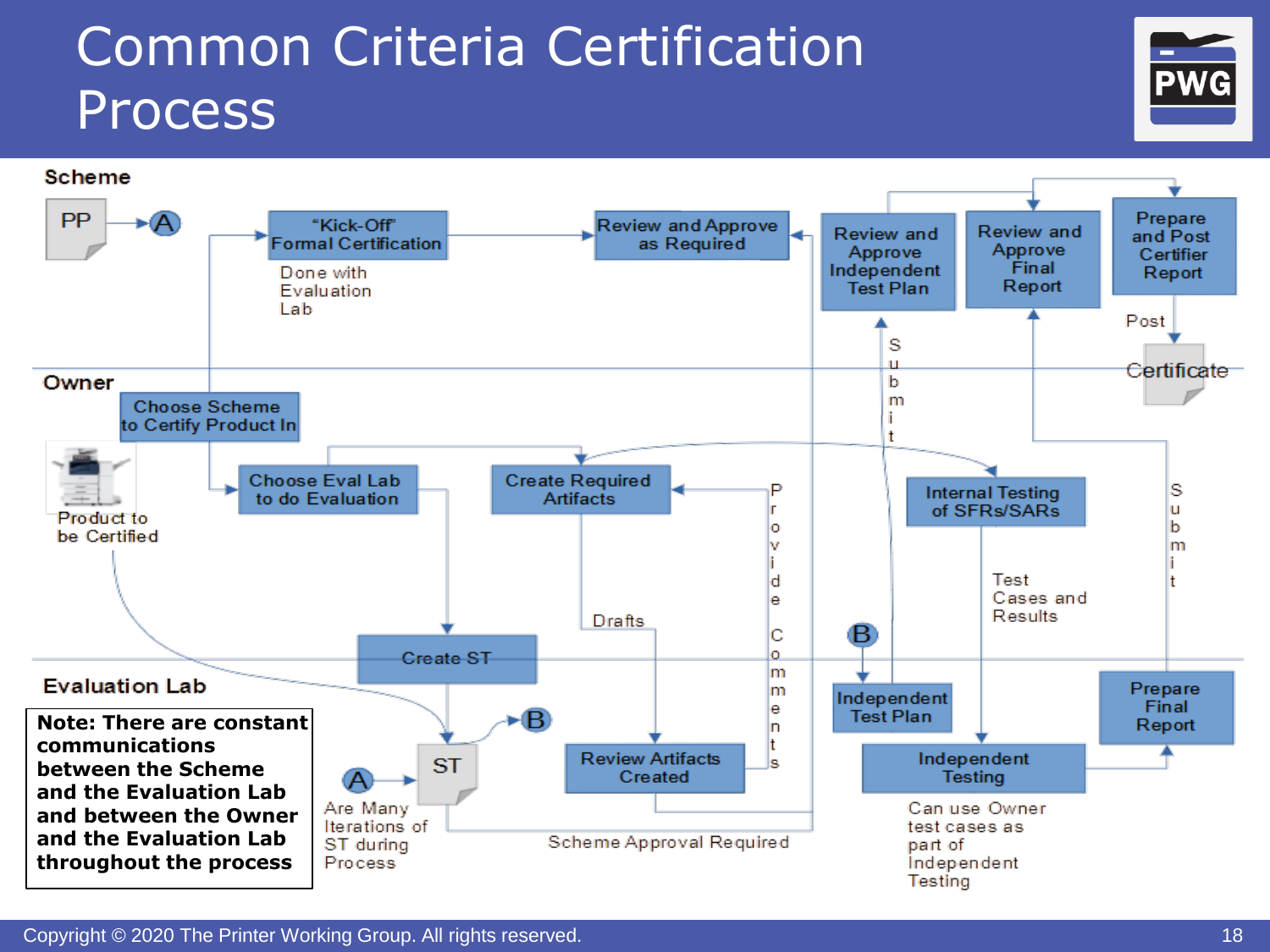

### **End result of a Common Criteria Certification is NEVER that the product being evaluated is secure**

**It is that the product being evaluated meets or does not meet its specification (either the PP or the ST as appropriate)**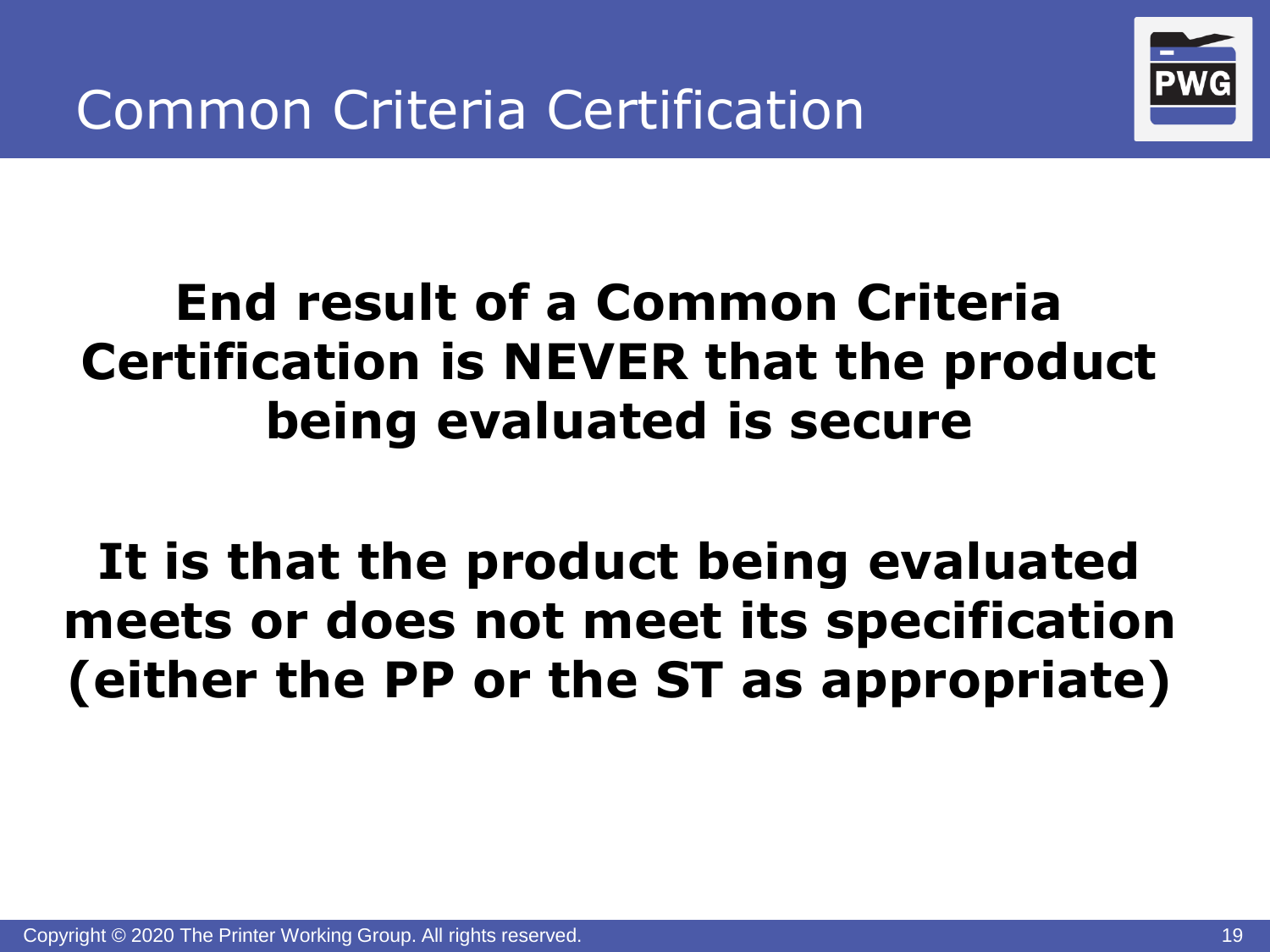

#### **HCD SECURITY PROBLEM DEFINITION**

Copyright © 2020 The Printer Working Group. All rights reserved. 20 All 20 All 20 All 20 All 20 All 20 All 20 All 20 All 20 All 20 All 20 All 20 All 20 All 20 All 20 All 20 All 20 All 20 All 20 All 20 All 20 All 20 All 20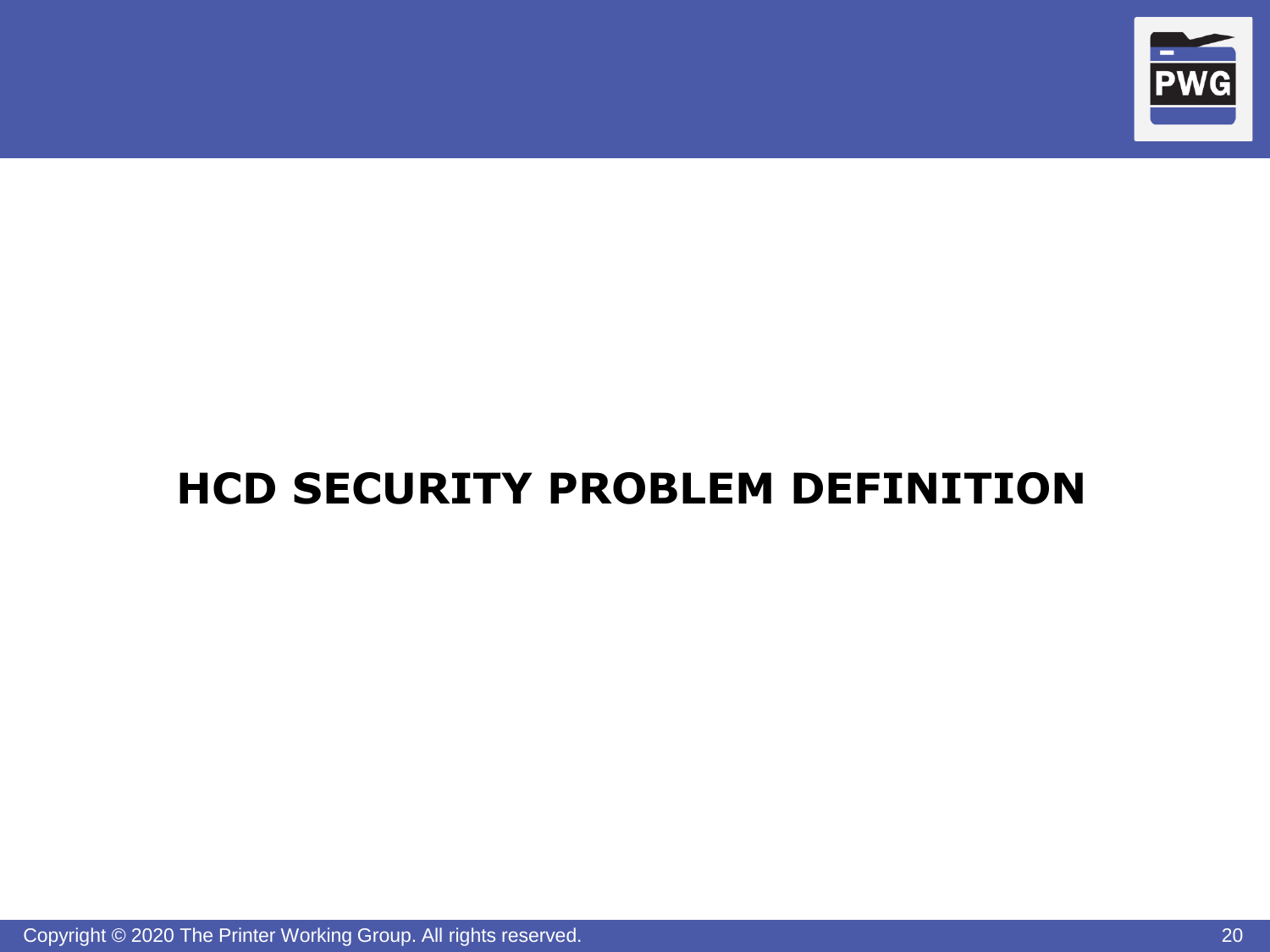#### What is a Hardcopy Device?



- A Hardcopy Device is defined as "A system producing or utilizing a physical embodiment of an electronic document or image. These systems include printers, scanners, fax machines, digital copiers, MFPs (multifunction peripherals), MFDs (multifunction devices), "all-in-ones," and other similar product"
- Although the definition "technically" could embrace 3D printers, all the security work to date has been around 2D printers and has focused on two main areas:
- Single Function Printers that can only print
- Multi-Function Devices (devices that can do two or more of print, scan, copy, PSTN fax and many other functions)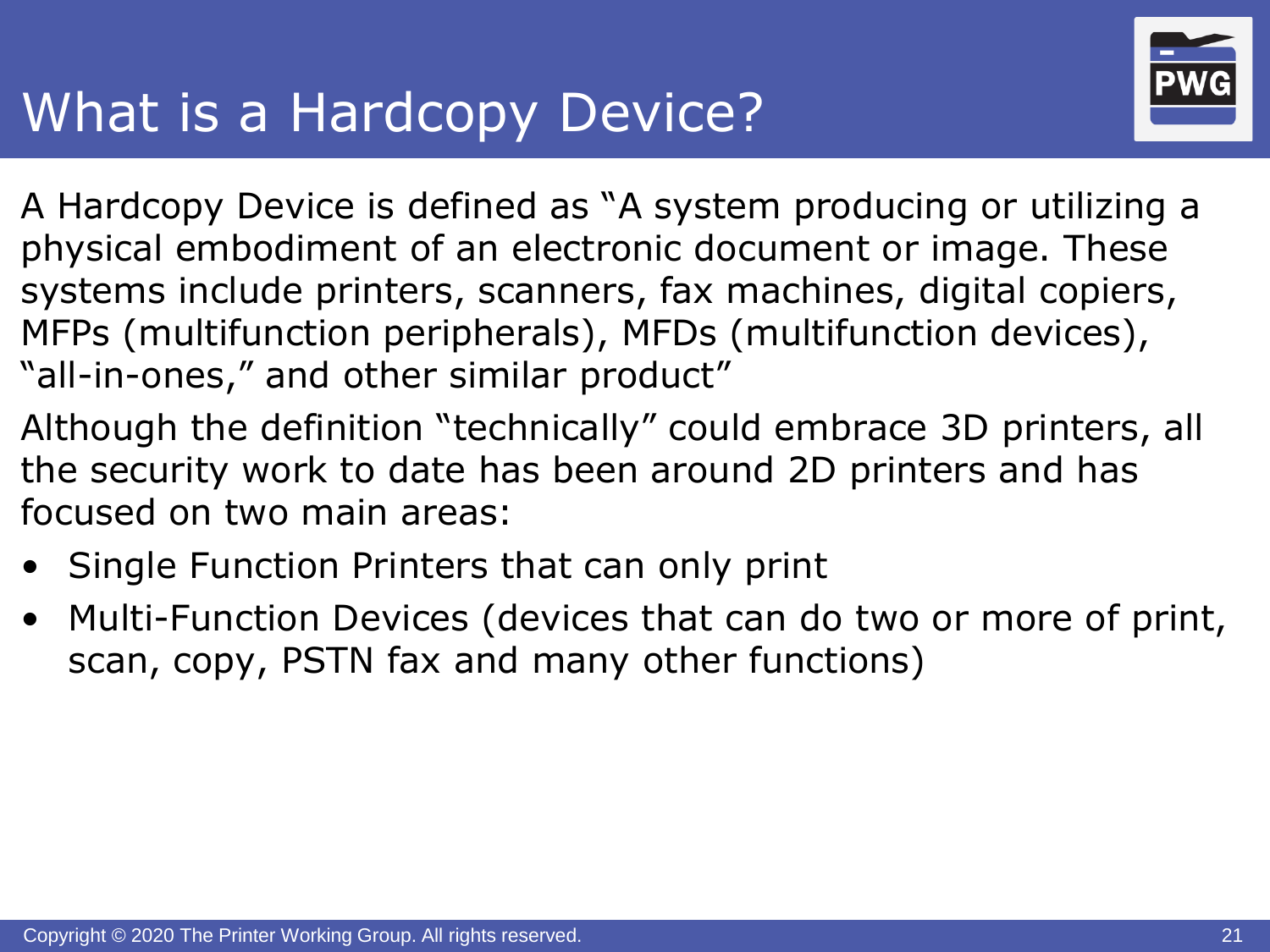## Is there a CC Protection Profile for Hardcopy Devices?



#### **Protection Profile for Hardcopy Devices, Version 1.0**

- Developed by the MFP Technical Committee
- Approved by US and Japanese Schemes Sep 15, 2015
- Became effective immediately in the US; became effectiveness in Japan in 2017
	- Have been multiple MFPs certified in both US and Japan against the HCD PP
- PP Certified by Japanese Scheme in July 2017
	- Issued Errata #1 with mostly editorial changes to HCD PP
- An international Technical Committee has been formed and approved to create a Hardcopy Device collaborative PP to replace this PP by 1Q 2022.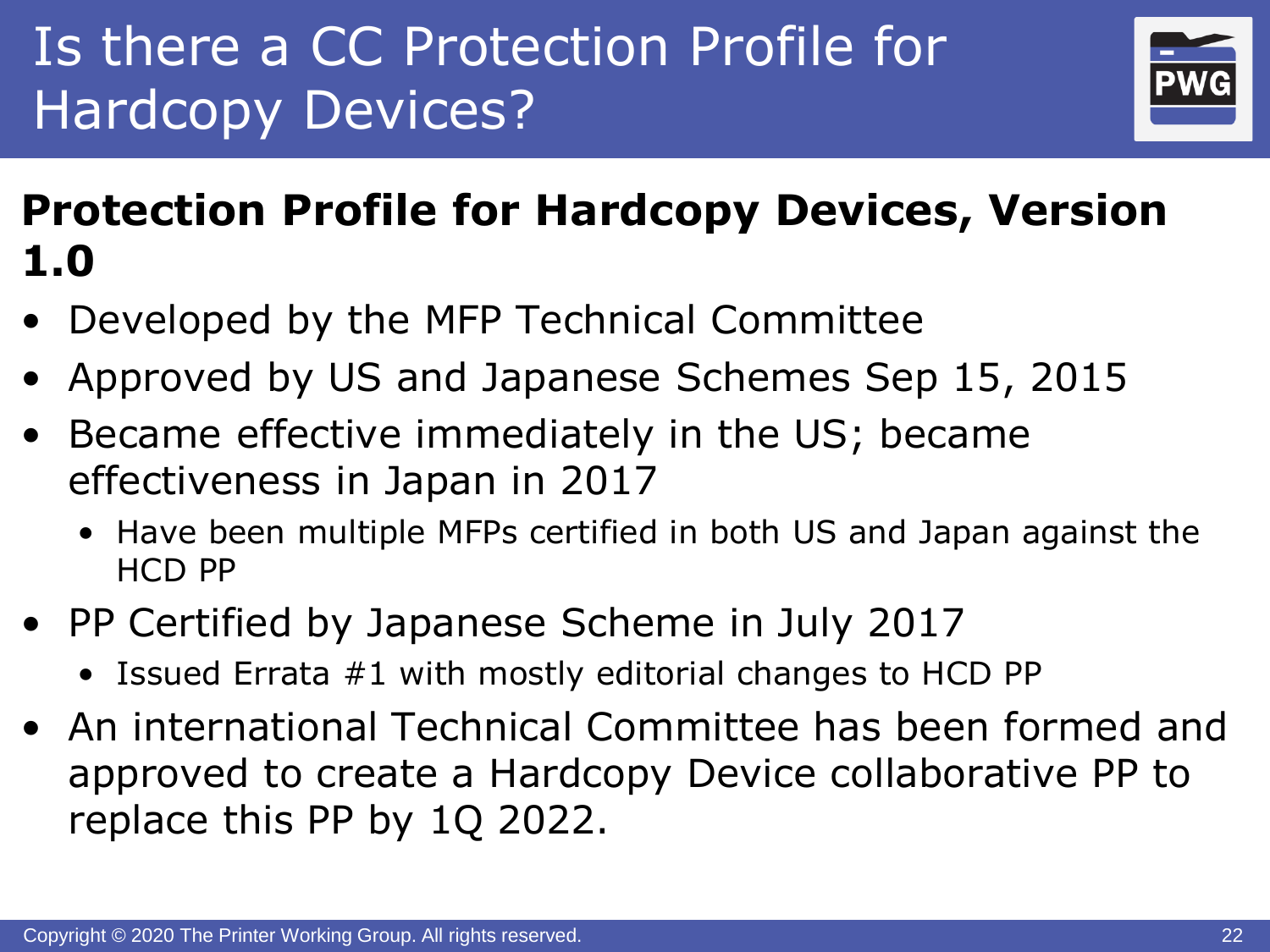## Typical 2D Hardcopy Device Use Cases



Principally performing one or more of the following functions:

- **Printing**
- **Copying**
- **Scanning**

Other important security-related functions that Hardcopy devices perform are:

- Configuration of security settings by authorized administrators
- Monitoring security-related events in audit logs by authorized personnel
- Verifying the integrity and authenticity of software updates
- Checking for malfunctions via self-tests during power-up sequences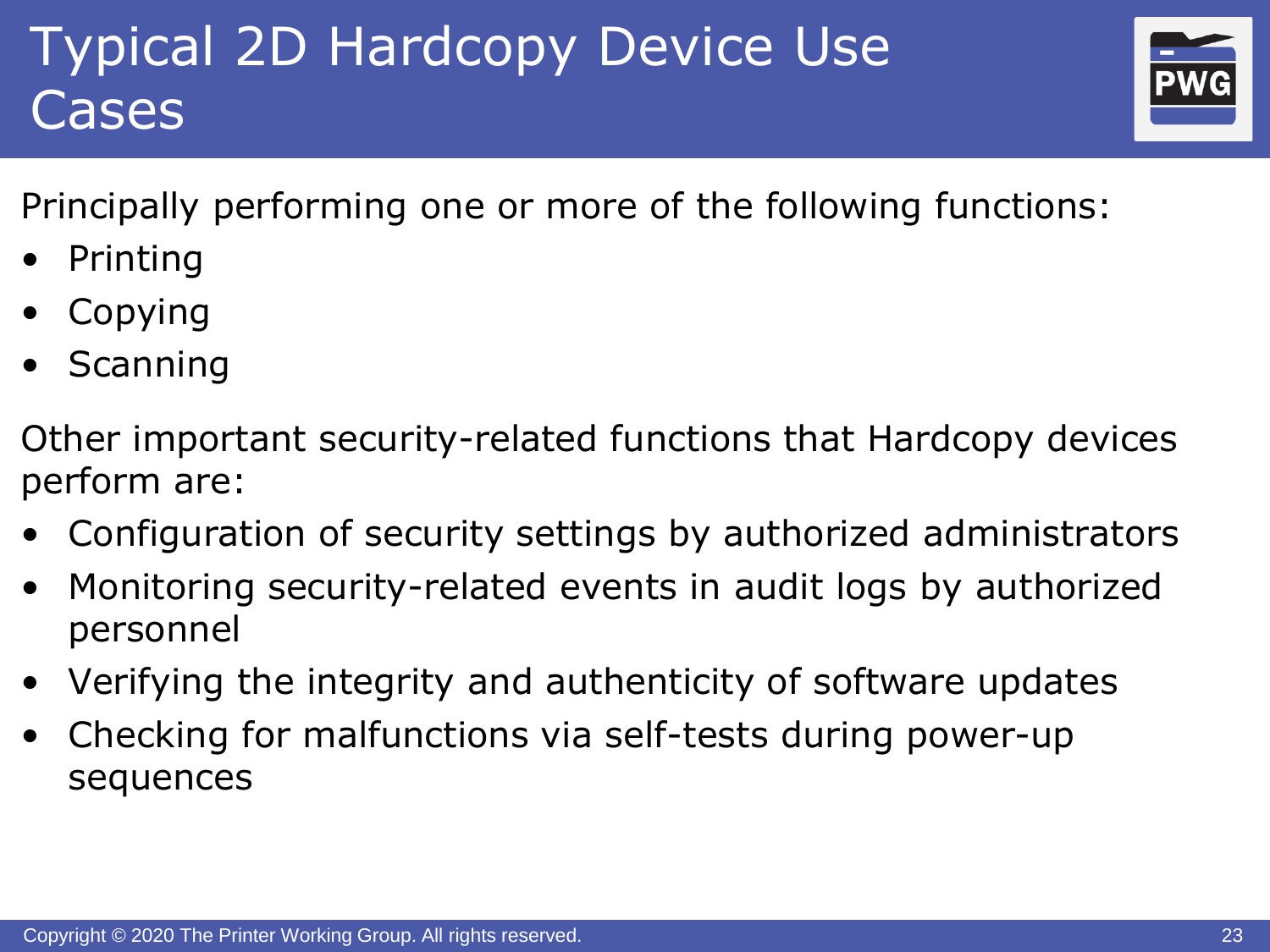### Typical 2D Hardcopy Device Use Cases



Hardcopy Devices may also perform the following optional functions:

- Send and receive fax over PSTN
- Store electronic documents temporarily or permanently in volatile or non-volatile memory on the device
- Overwrite temporary user image data stored on the device
- Store audit log data on the device
- Purge customer data on the device to aid redeployment or decommissioning of a device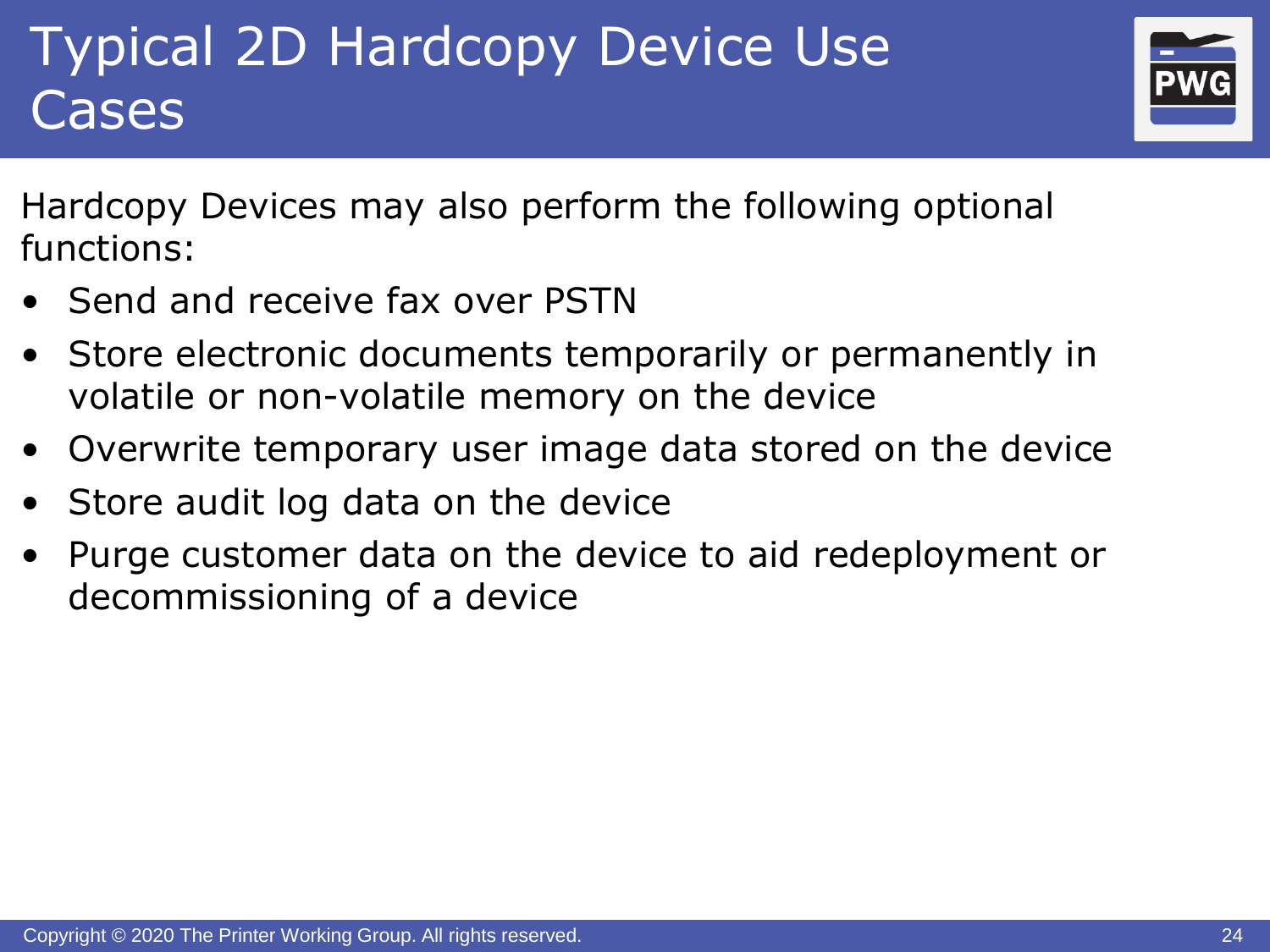## 2D Hardcopy Devices Key Security Threats



- Unauthorized Access to user document data stored in the HCD (primarily in non-volatile storage)
- Unauthorized Access to TSF data stored in the HCD
- Unauthorized Access to User and TSF data transmitted to/from the HCD over a network
- Unauthorized Software Update
- Failure of the TSF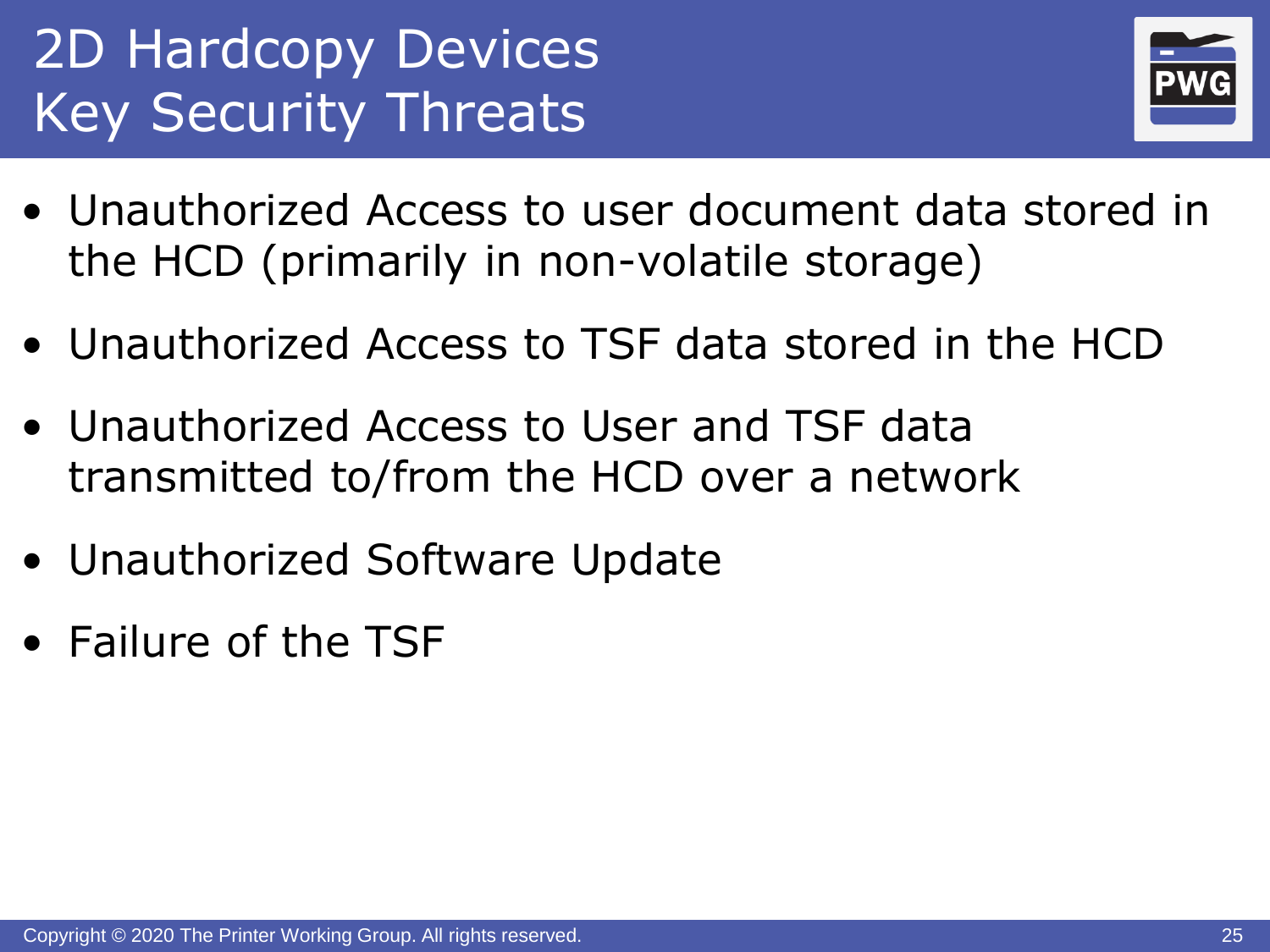## 2D Hardcopy Devices Key Security Assumptions



| <b>Title</b>               | <b>Assumption</b>                                                                                                                                 |
|----------------------------|---------------------------------------------------------------------------------------------------------------------------------------------------|
| <b>Physical Security</b>   | Physical security, commensurate with the value of the<br>TOE and the data it stores or processes, is assumed to<br>be provided by the environment |
| <b>Network Security</b>    | The Operational Environment is assumed to protect the<br>HCD from direct, public access to its LAN interface                                      |
| <b>Administrator Trust</b> | The HCD Owner shall establish trust that<br>Administrators will not use their privileges for malicious<br>purposes                                |
| <b>Trained Users</b>       | Authorized Users are trained to use the HCD according<br>to site security policies                                                                |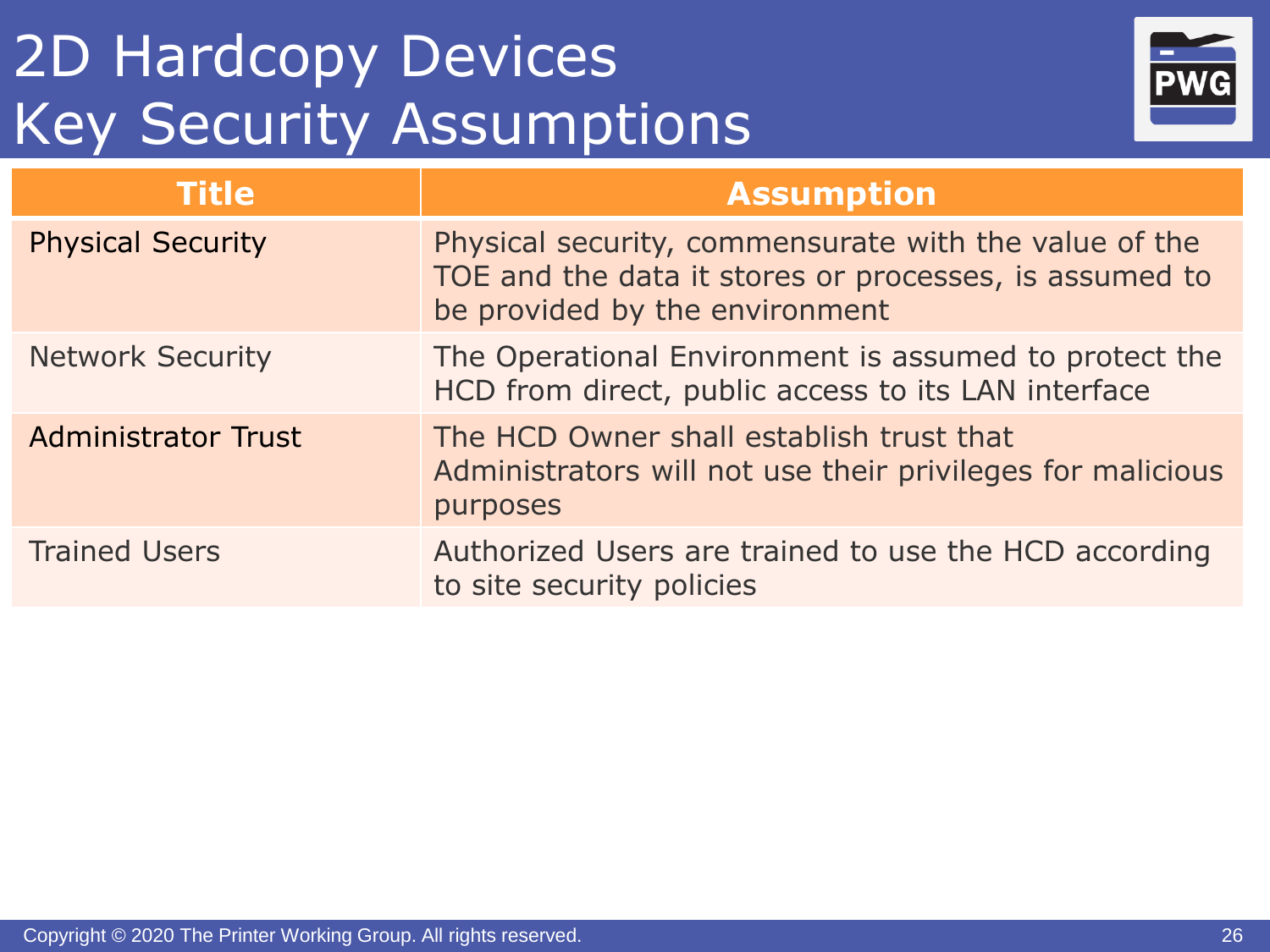## 2D Hardcopy Devices Key Security Assumptions



Physical Security

- Physical security, commensurate with the value of the TOE and the data it stores or processes, is assumed to be provided by the environment.
- Network Security
- The Operational Environment is assumed to protect the HCD from direct, public access to its LAN interface.
- Administrator Trust
- HCD Administrators are trusted to administer the HCD according to site security policies.
- Trained Users
- Authorized Users are trained to use the HCD according to site security policies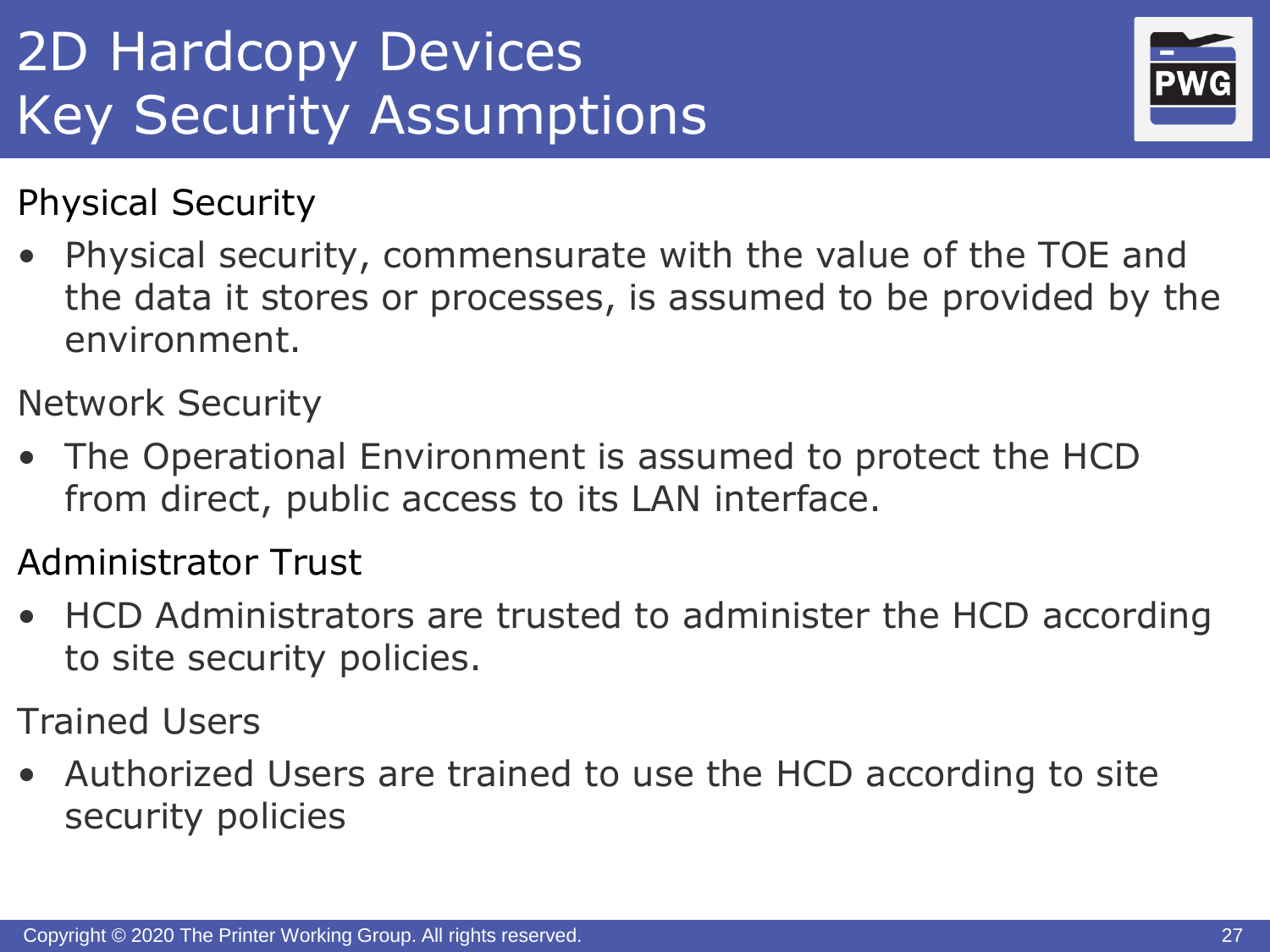## 2D Hardcopy Devices Key Organizational Security Policies



| Title                              | <b>Policy</b>                                                                                                                                            |
|------------------------------------|----------------------------------------------------------------------------------------------------------------------------------------------------------|
| <b>User Authorization</b>          | Users must be authorized before<br>performing Document Processing and<br>administrative functions                                                        |
| Auditing                           | Security-relevant activities must be audited<br>and the log of such actions must be<br>protected and transmitted to an External IT<br><b>Entity</b>      |
| <b>Protected Communications</b>    | The HCD must be able to identify itself to<br>other devices on the LAN                                                                                   |
| <b>PSTN Fax-Network Separation</b> | If the HCD includes a PSTN fax function, it<br>will ensure separation between the PSTN<br>fax line and the LAN                                           |
| <b>Storage Encryption</b>          | If the HCD stores User Document Data or<br><b>Confidential TSF Data on Nonvolatile</b><br>Storage Devices, it will encrypt such data<br>on those devices |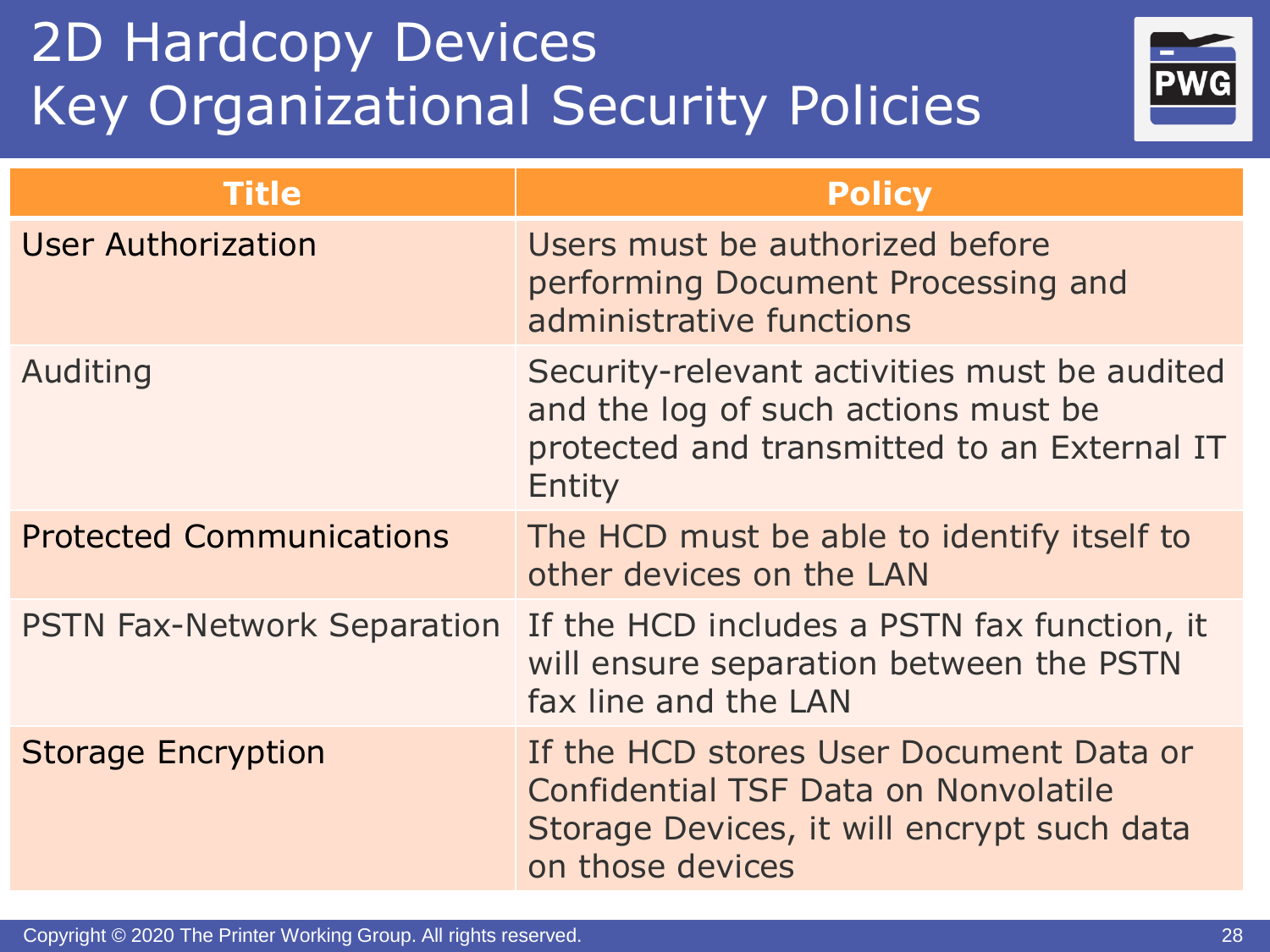### 2D Hardcopy Devices Key Organizational Security Policies



| <b>Title</b>           | <b>Policy</b>                                                                                                                                                                                                                                                                                   |
|------------------------|-------------------------------------------------------------------------------------------------------------------------------------------------------------------------------------------------------------------------------------------------------------------------------------------------|
| <b>Key Material</b>    | Cleartext keys, submasks, random numbers, or<br>any other values that contribute to the creation<br>of encryption keys for Nonvolatile Storage of<br>User Document Data or Confidential TSF Data<br>must be protected from unauthorized access<br>and must not be stored on that storage device |
| <b>Image Overwrite</b> | Upon completion or cancellation of a Document<br>Processing job, the TOE shall overwrite residual<br>image data from its Nonvolatile Storage Devices                                                                                                                                            |
| <b>Purge Data</b>      | The HCD shall provide a function that an<br>authorized administrator can invoke to make all<br>customer-supplied User Data and TSF Data<br>permanently irretrievable from Nonvolatile<br><b>Storage Devices</b>                                                                                 |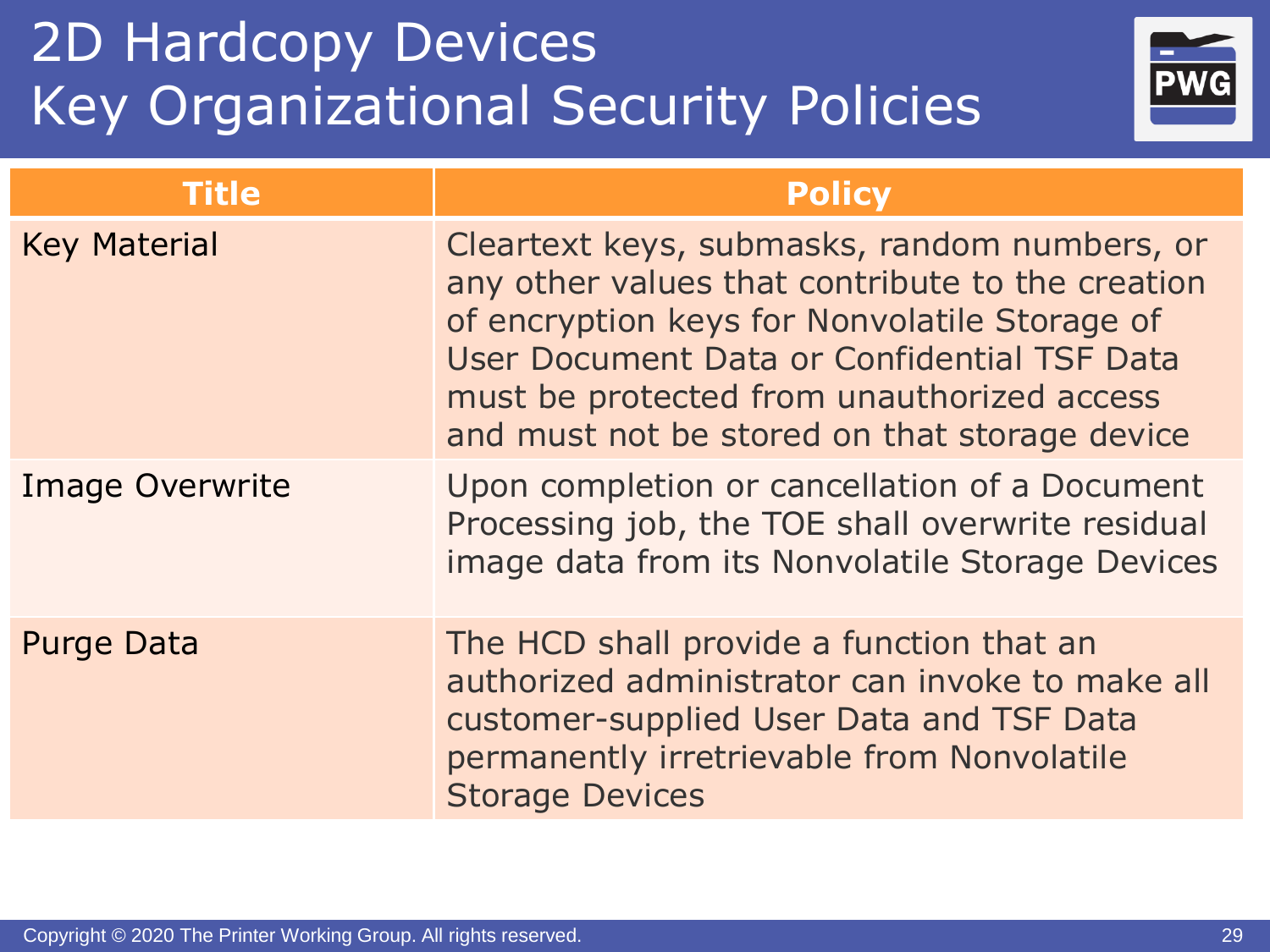### 2D Hardcopy Devices Key Security Objectives of the HCD



| Title                                     | <b>Objective</b>                                                                                                                                      |
|-------------------------------------------|-------------------------------------------------------------------------------------------------------------------------------------------------------|
| User Identification and<br>Authentication | Perform identification and authentication of Users for<br>operations that require access control, User authorization, or<br>Administrator roles       |
| <b>User Authorization</b>                 | Perform authorization of Users in accordance with security<br>policies                                                                                |
| <b>Access Control</b>                     | The HCD shall enforce access controls to protect User Data<br>and TSF Data in accordance with security policies                                       |
| <b>Administrator Roles</b>                | The HCD shall ensure that only authorized Administrators<br>are permitted to perform administrator functions                                          |
| Software Update Verification              | The HCD shall provide mechanisms to verify the authenticity<br>of software updates                                                                    |
| Self-Test                                 | The HCD shall test some subset of its security functionality<br>to help ensure that subset is operating properly                                      |
| Auditing                                  | The HCD shall generate audit data, and be capable of<br>sending it to a trusted External IT Entity. Optionally, it may<br>store audit data in the TOE |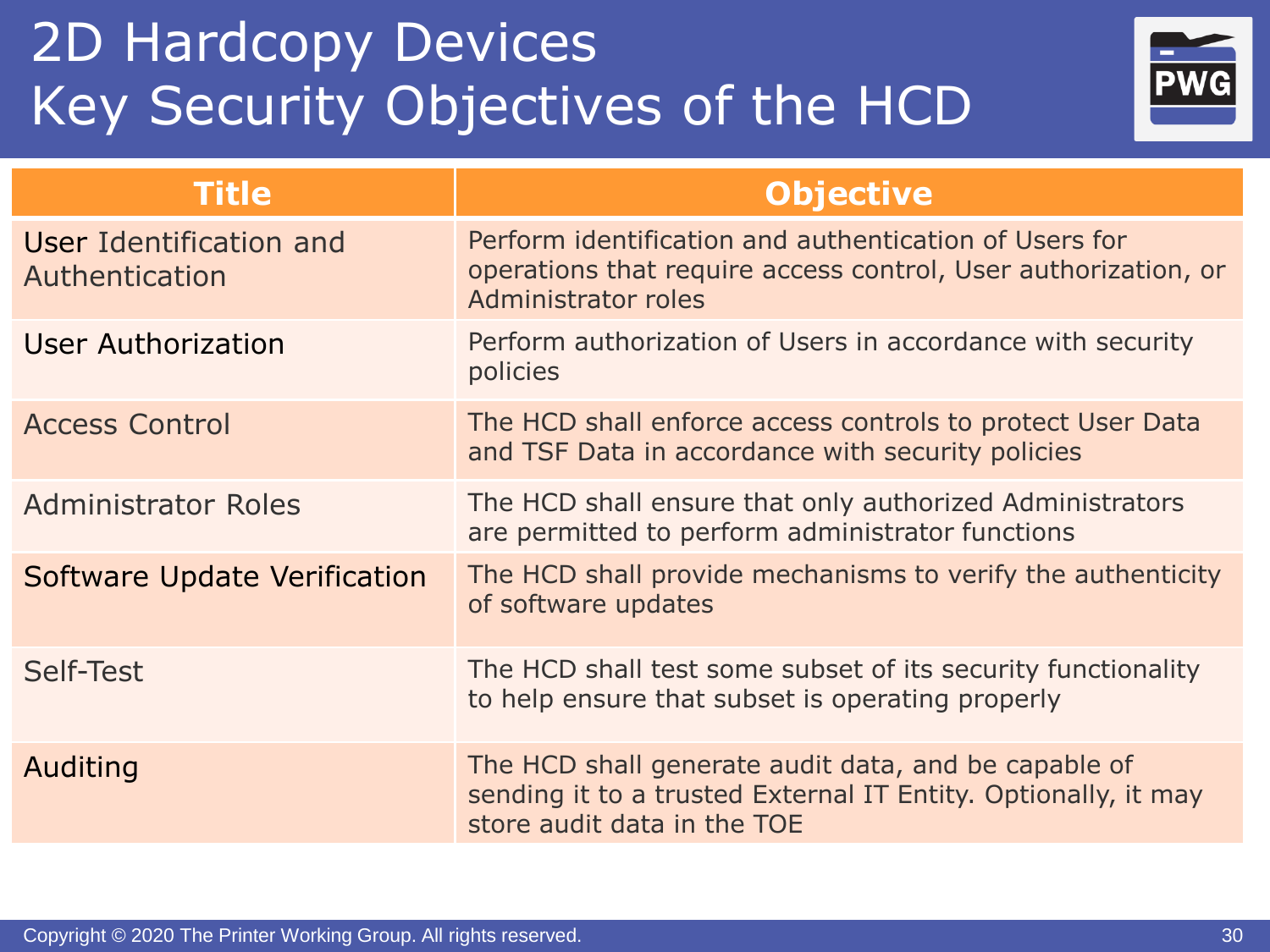### 2D Hardcopy Devices Key Security Objectives of the HCD



| Title                              | <b>Objective</b>                                                                                                                                                                                                                                                                                                                                                                               |
|------------------------------------|------------------------------------------------------------------------------------------------------------------------------------------------------------------------------------------------------------------------------------------------------------------------------------------------------------------------------------------------------------------------------------------------|
| <b>Communications Protection</b>   | The HCD shall have the capability to protect LAN<br>communications of User Data and TSF Data from Unauthorized<br>Access, replay, and source/destination spoofing                                                                                                                                                                                                                              |
| <b>Storage Encryption</b>          | If the HCD stores User Document Data or Confidential TSF Data<br>in Nonvolatile Storage devices, then the HCD shall encrypt such<br>data on those devices                                                                                                                                                                                                                                      |
| <b>Image Overwrite</b>             | Upon completion or cancellation of a Document Processing job,<br>the HCD shall overwrite residual image data in its Nonvolatile<br><b>Storage Devices</b>                                                                                                                                                                                                                                      |
| Protection of Key Material         | The HCD shall protect from unauthorized access any cleartext<br>keys, submasks, random numbers, or other values that<br>contribute to the creation of encryption keys for storage of User<br>Document Data or Confidential TSF Data in Nonvolatile Storage<br>Devices; The HCD shall ensure that such key material is not<br>stored in cleartext on the storage device that uses that material |
| <b>Purge Data</b>                  | The HCD provides a function that an authorized administrator<br>can invoke to make all customer-supplied User Data and TSF<br>Data permanently irretrievable from Nonvolatile Storage<br><b>Devices</b>                                                                                                                                                                                        |
| <b>PSTN Fax-Network Separation</b> | If the HCD provides a PSTN fax function, then the HCD shall<br>ensure separation of the PSTN fax telephone line and the LAN,<br>by system design or active security function                                                                                                                                                                                                                   |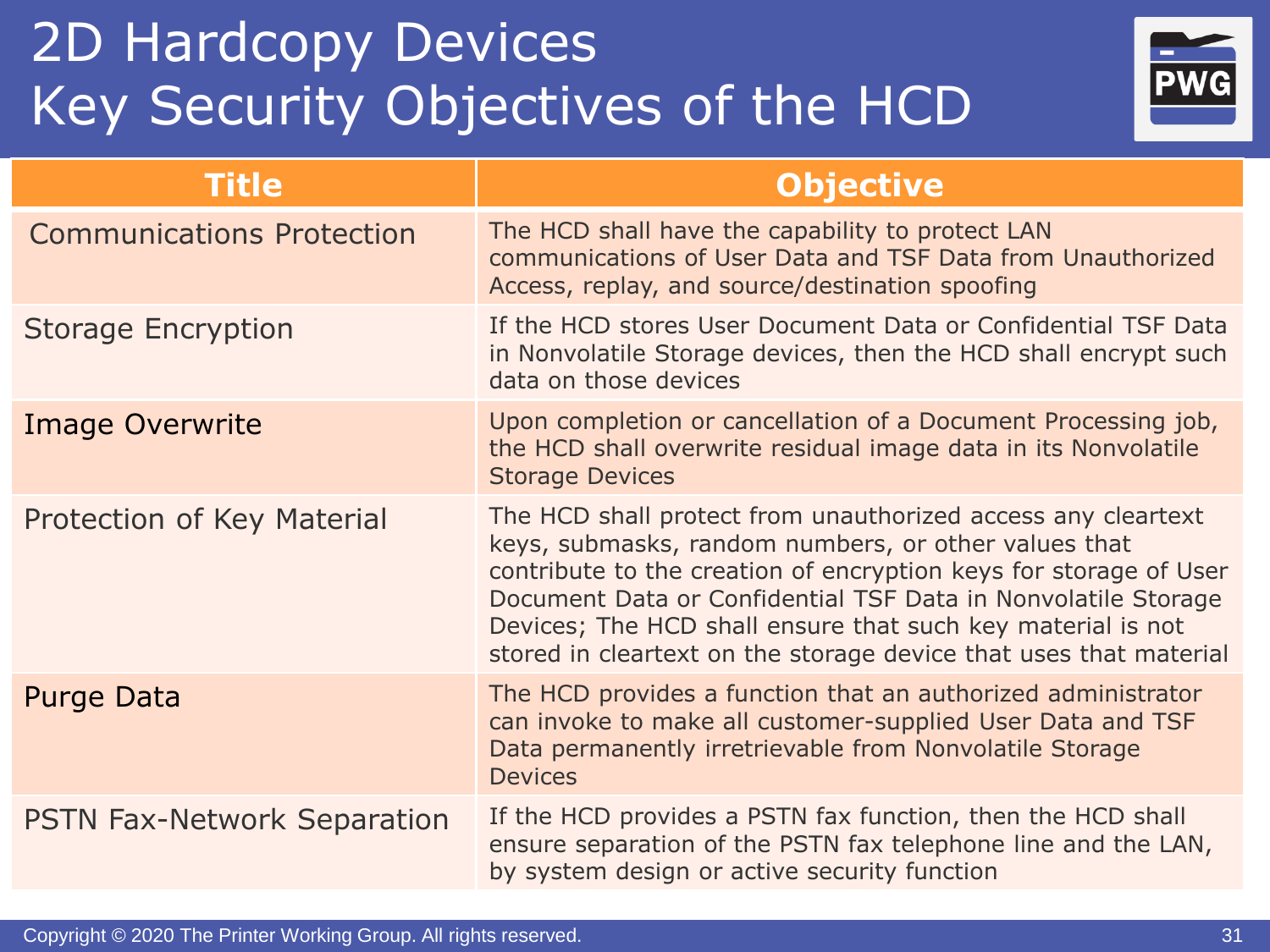#### 2D Hardcopy Devices Key Security Objectives of the Operating Environment



| Title                         | <b>Objective</b>                                                                                                                                                                                                             |
|-------------------------------|------------------------------------------------------------------------------------------------------------------------------------------------------------------------------------------------------------------------------|
| <b>Physical Protection</b>    | The Operational Environment shall provide physical<br>security, commensurate with the value of the HCD and<br>the data it stores or processes                                                                                |
| <b>Network Protection</b>     | The Operational Environment shall provide network<br>security to protect the HCD from direct, public access<br>to its LAN interface                                                                                          |
| <b>Trusted Administrators</b> | The HCD Owner shall establish trust that<br>Administrators will not use their privileges for malicious<br>purposes                                                                                                           |
| <b>Trained Users</b>          | The HCD Owner shall ensure that Users are aware of<br>site security policies and have the competence to follow<br>them                                                                                                       |
| <b>Trained Administrators</b> | The HCD Owner shall ensure that Administrators are<br>aware of site security policies and have the competence<br>to use manufacturer's guidance to correctly configure<br>the HCD and protect passwords and keys accordingly |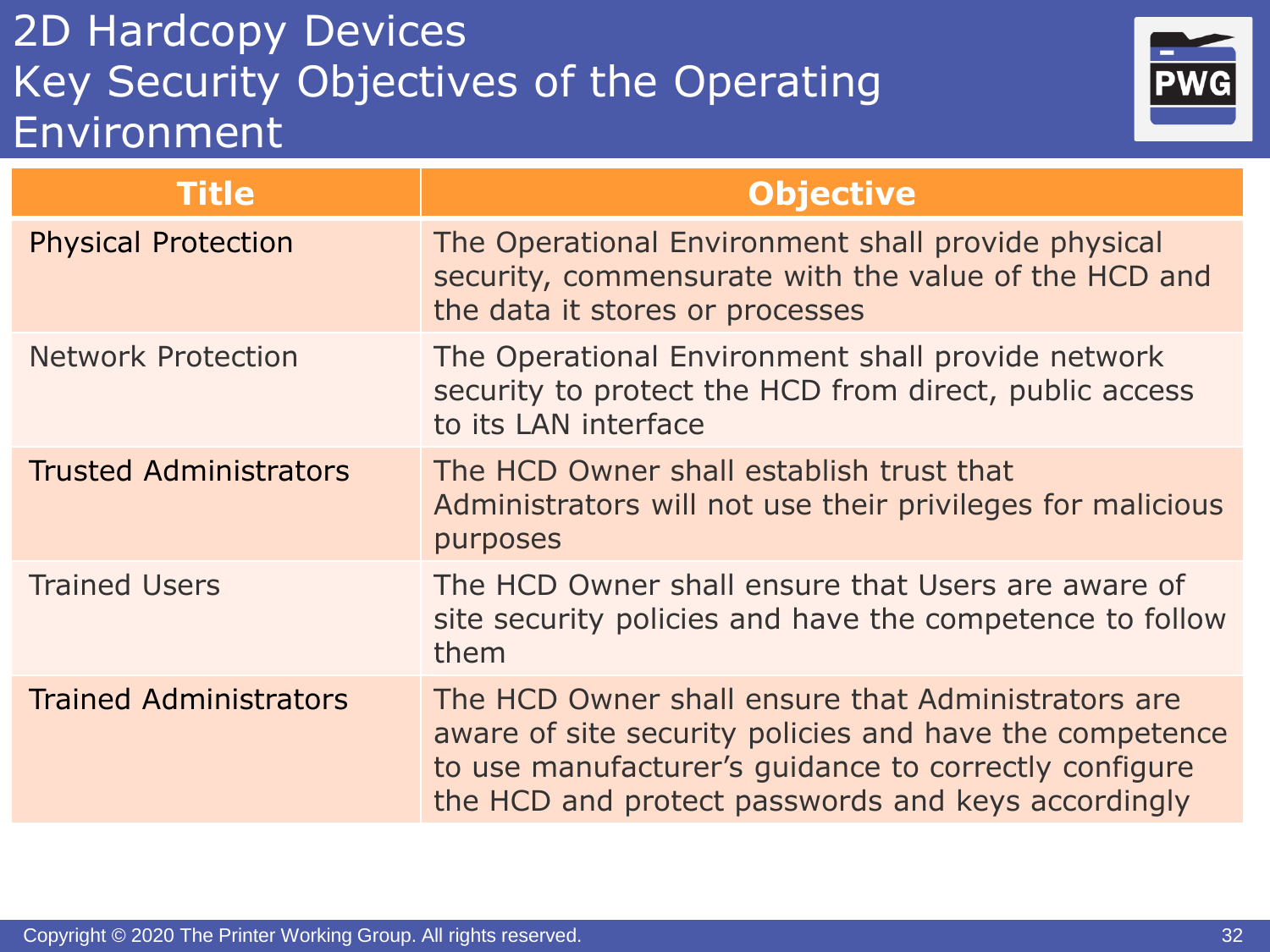#### Hardcopy Devices Security Problem Definition How It All Fits Together





If all the SFRs and SARs are satisfied and all the Security Objectives for the operational environment are achieved, then the Security Problem defined in the Security Problem Definition is solved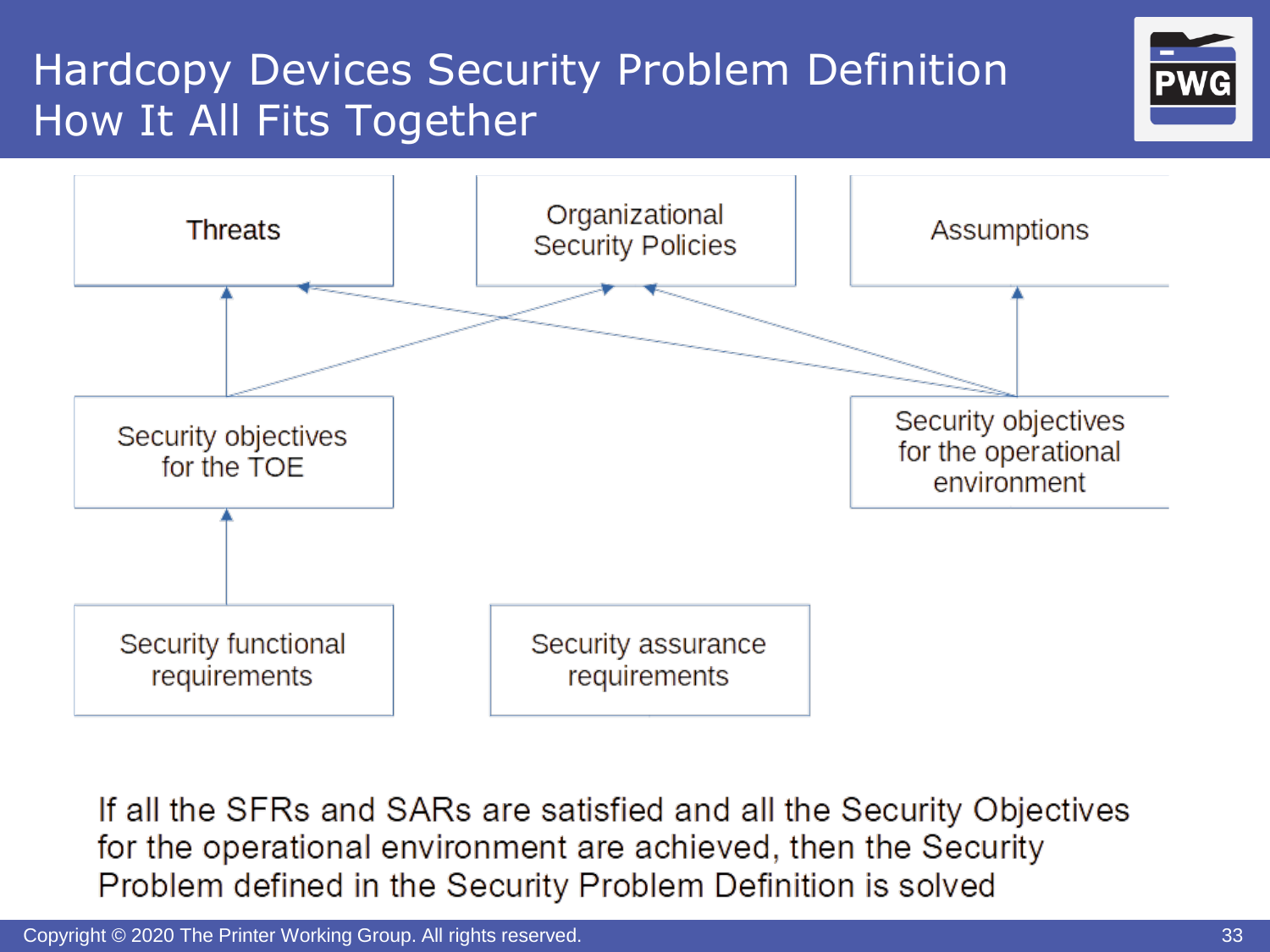

- User Identification and Authentication
- Authentication failure handling
- Password management
- Protected authentication feedback
- Timing of authentication
- User Authorization and Access Control
- Subset access control
- Security attribute access control
- Administrator Roles
- Management of security functions behavior
- Management of TSF data
- Specification of Management functions
- Security roles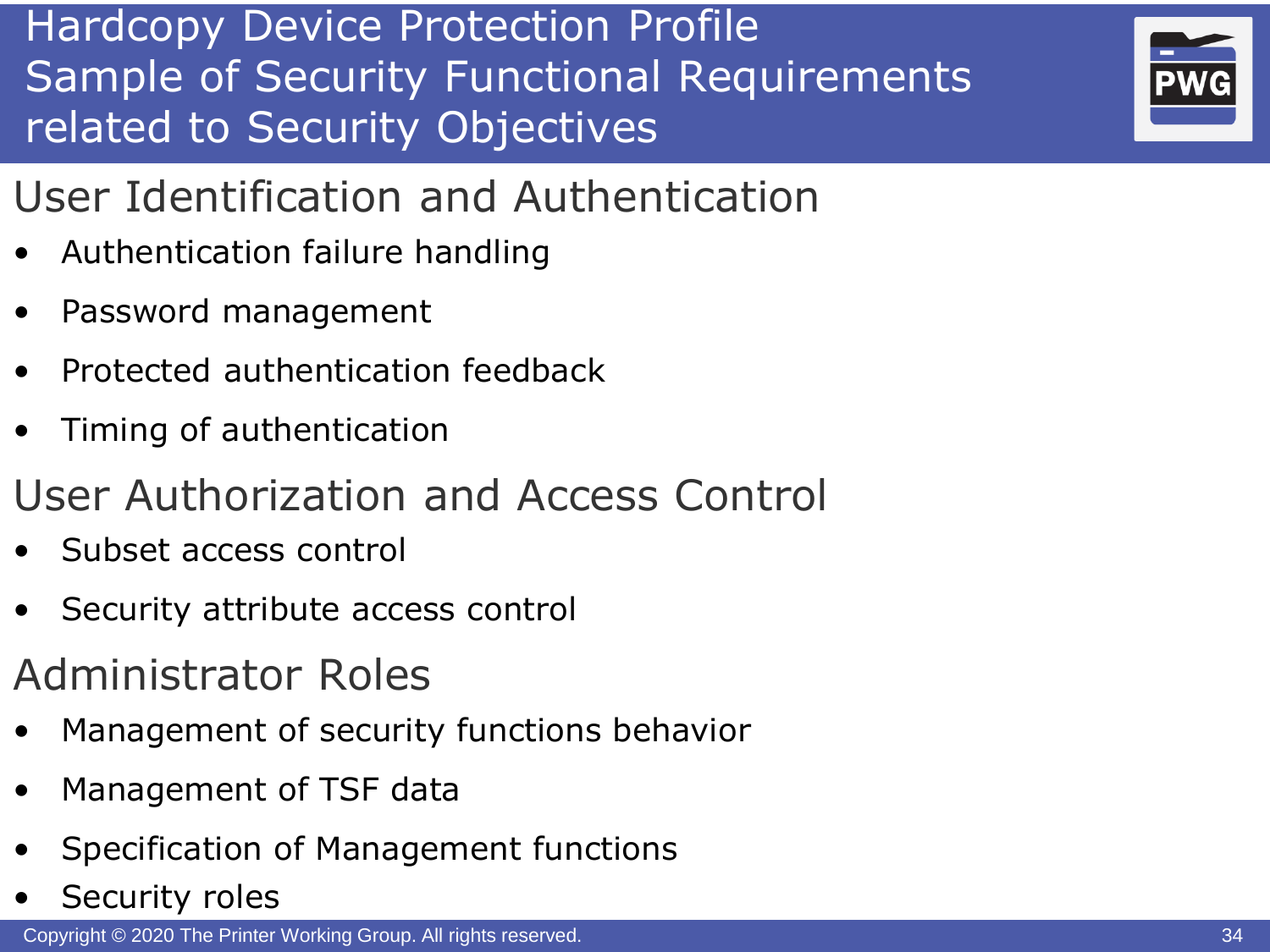

#### Software Update Verification

- Trusted update
- Self-Test
- **TSF testing**
- Auditing
- Audit data generation
- User identity association
- Reliable time stamps
- Audit Review
- Prevention of audit data loss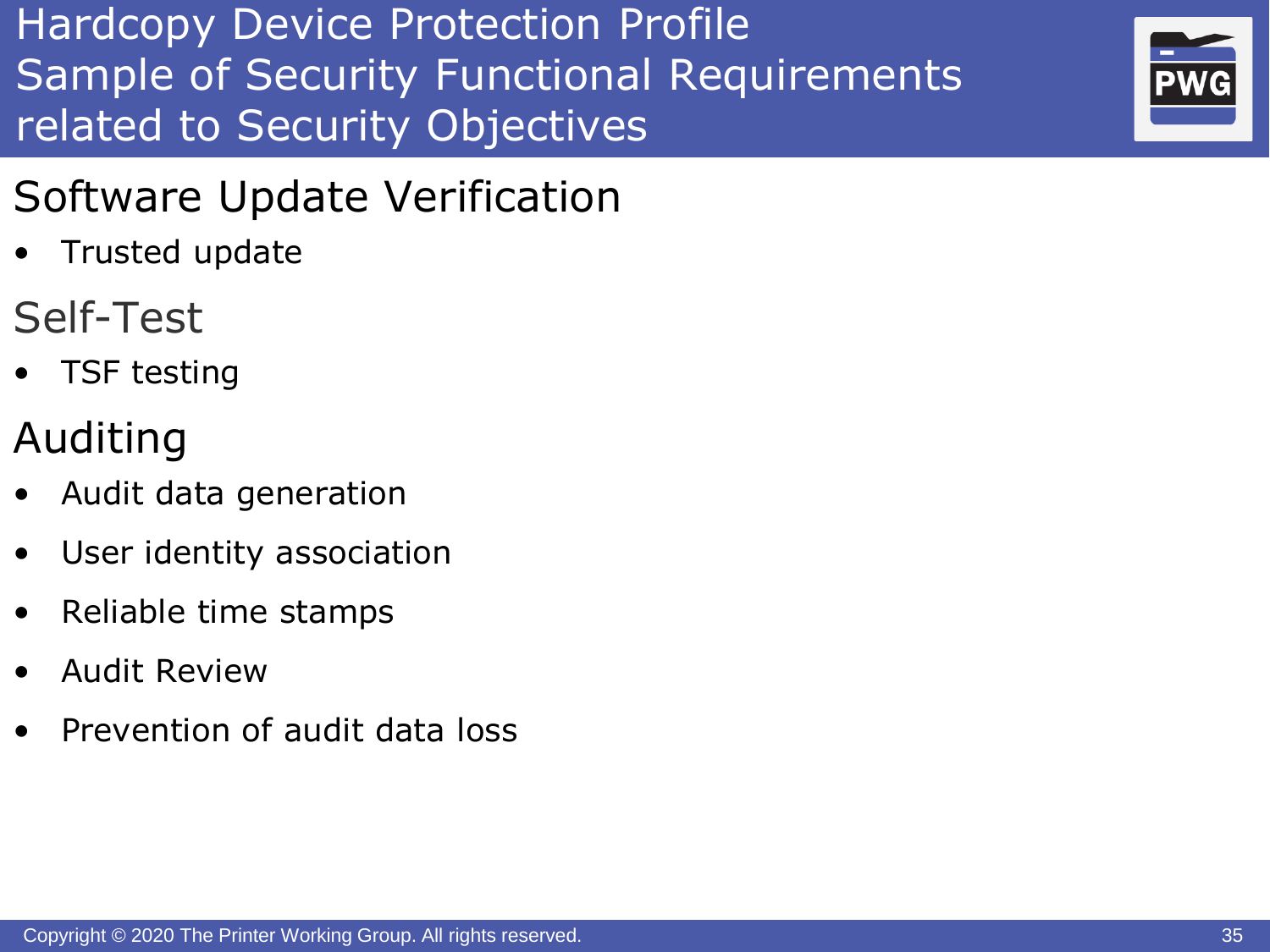- Communications Protection
- Inter-TSF Trusted Channel
- Trusted path (for Administrators)
- Trusted path (for non-administrators)
- Storage Encryption
- Cryptographic key derivation
- Cryptographic key generation (Symmetric keys)
- Cryptographic Operation (Symmetric encryption/decryption)
- Protection of Data on Disk
- Cryptographic Key Generation (for asymmetric keys)
- Cryptographic operation (AES Data Encryption/Decryption)
- Cryptographic key destruction

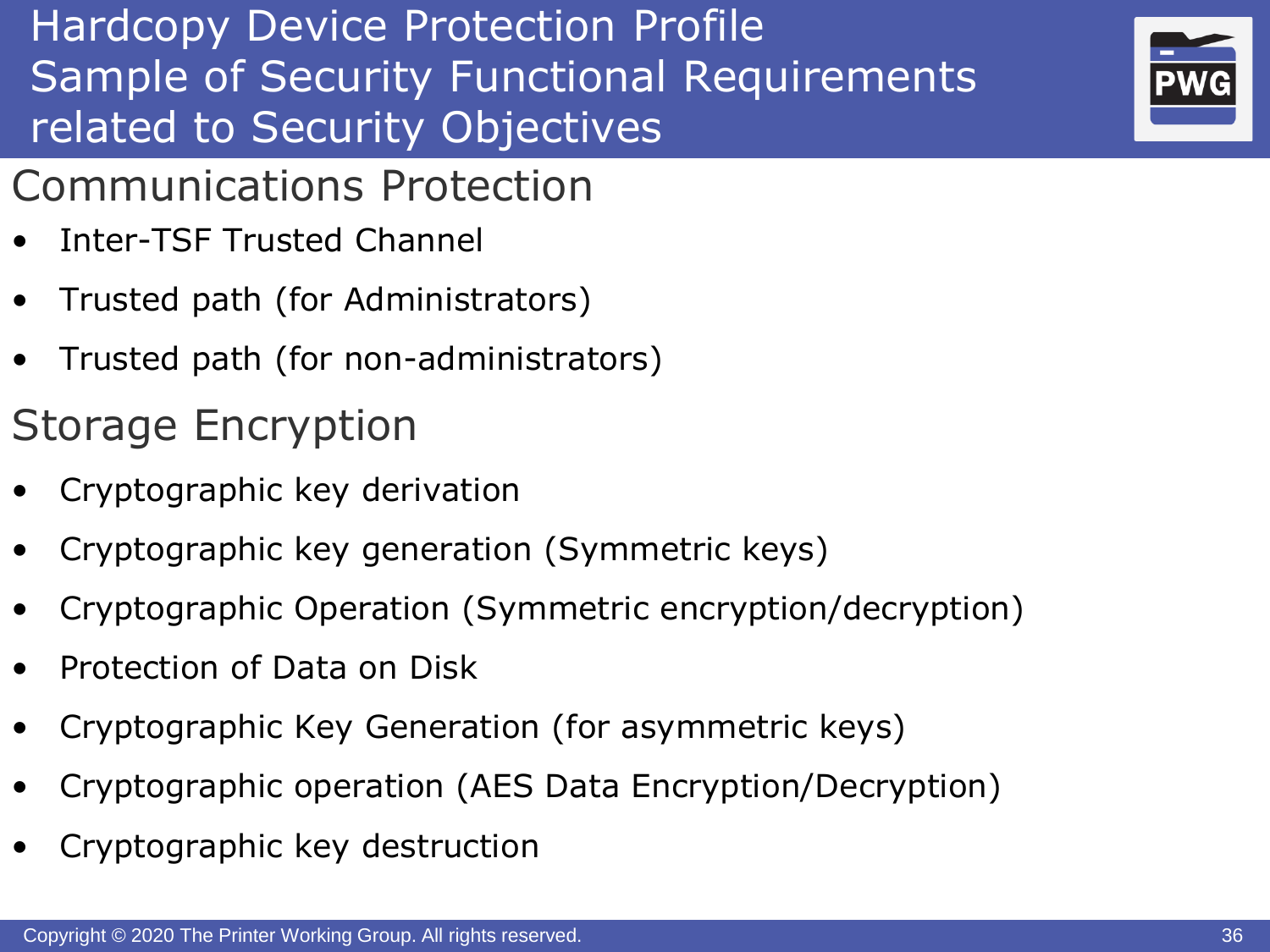- Image Overwrite
- Subset residual information protection
- Protection of Key Material
- Protection of Key and Key Material
- Purge Data
- Subset residual information protection
- PSTN Fax-Network Separation
- Fax Separation

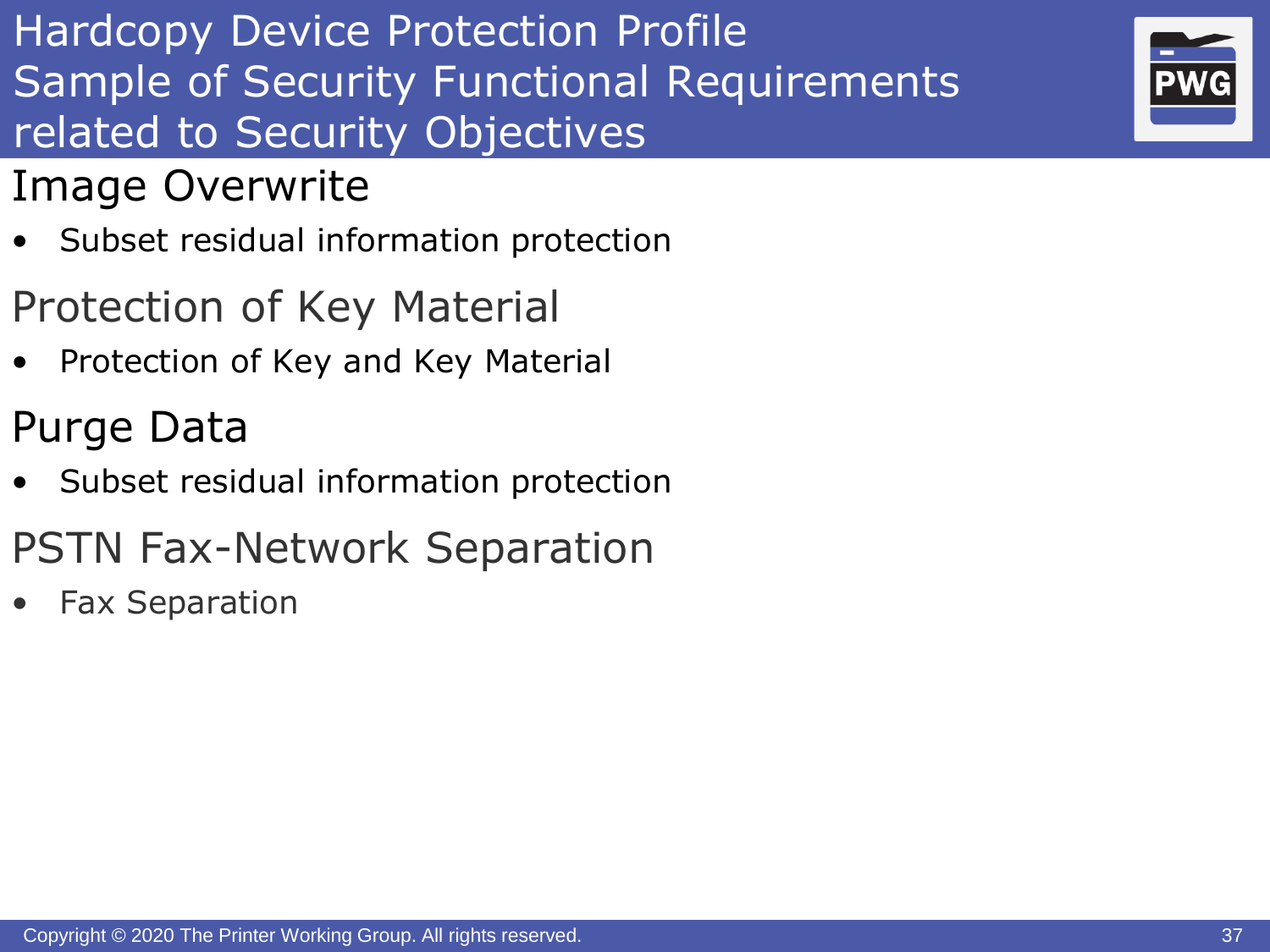

#### **WHAT ABOUT 3D PRINTERS?**

Copyright © 2020 The Printer Working Group. All rights reserved. 38 38 38 38 38 38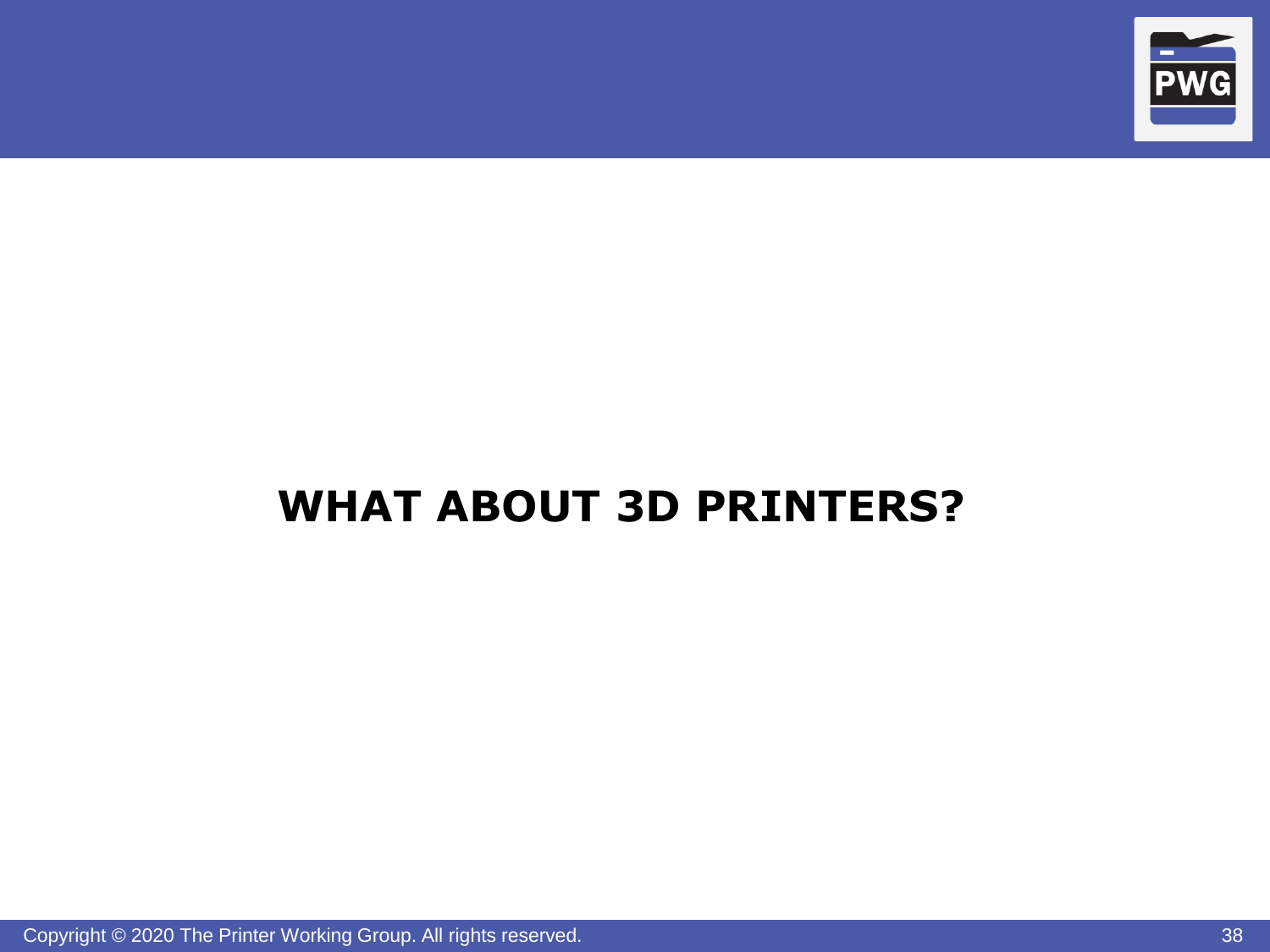

#### 2D Printing vs 3D Printing

At the 10,000 foot Level, 2D Printing and 3D Printing are not that dissimilar.

Essentially 2D Printing is converting a document from an electronic representation of the document stored on an IT device or some other type of media to a physical representation of the document on some type of paper

Similarly, 3D printing is essentially converting an object that is desired to be printed from an electronic representation of the object in terms of a CAD file and later an STL/3MF file to a physical representation of the object in terms of the final 3D printed object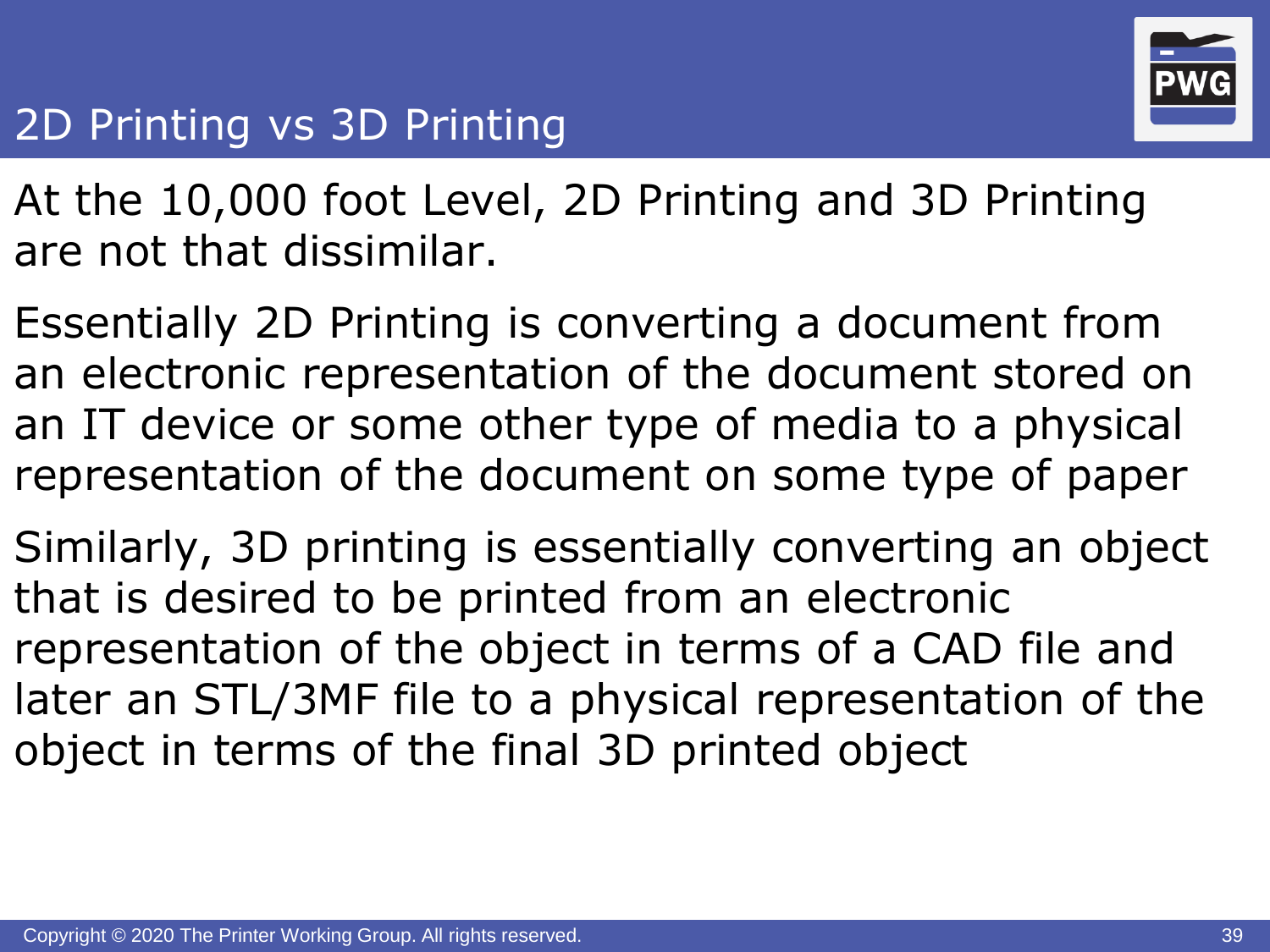#### Digital Thread for Additive Manufacturing Process Steps

- 1. Product Inception
	- Requirements Definition
	- Concept generation/evaluation
	- Design intent
- 2. Design/Scan and Analyze
	- **CAD file created** (asset that needs to be protected?)
	- Traditional analysis
	- **Advanced multi-physics modeling and simulation** (asset that might need to be protected?)
- 3. Build and Monitor
	- **Simulation of build** (asset that needs to be protected?)
	- Detailed Build Plan and Machine Data
	- Part Fabrication (includes **Slicer software** which may be an asset that needs to be protected)
	- Per part post processing and finishing

Copyright © 2020 The Printer Working Group. All rights reserved. 40 All and the Control of the Control of the Control of the Control of the Control of the Control of the Control of the Control of the Control of the Control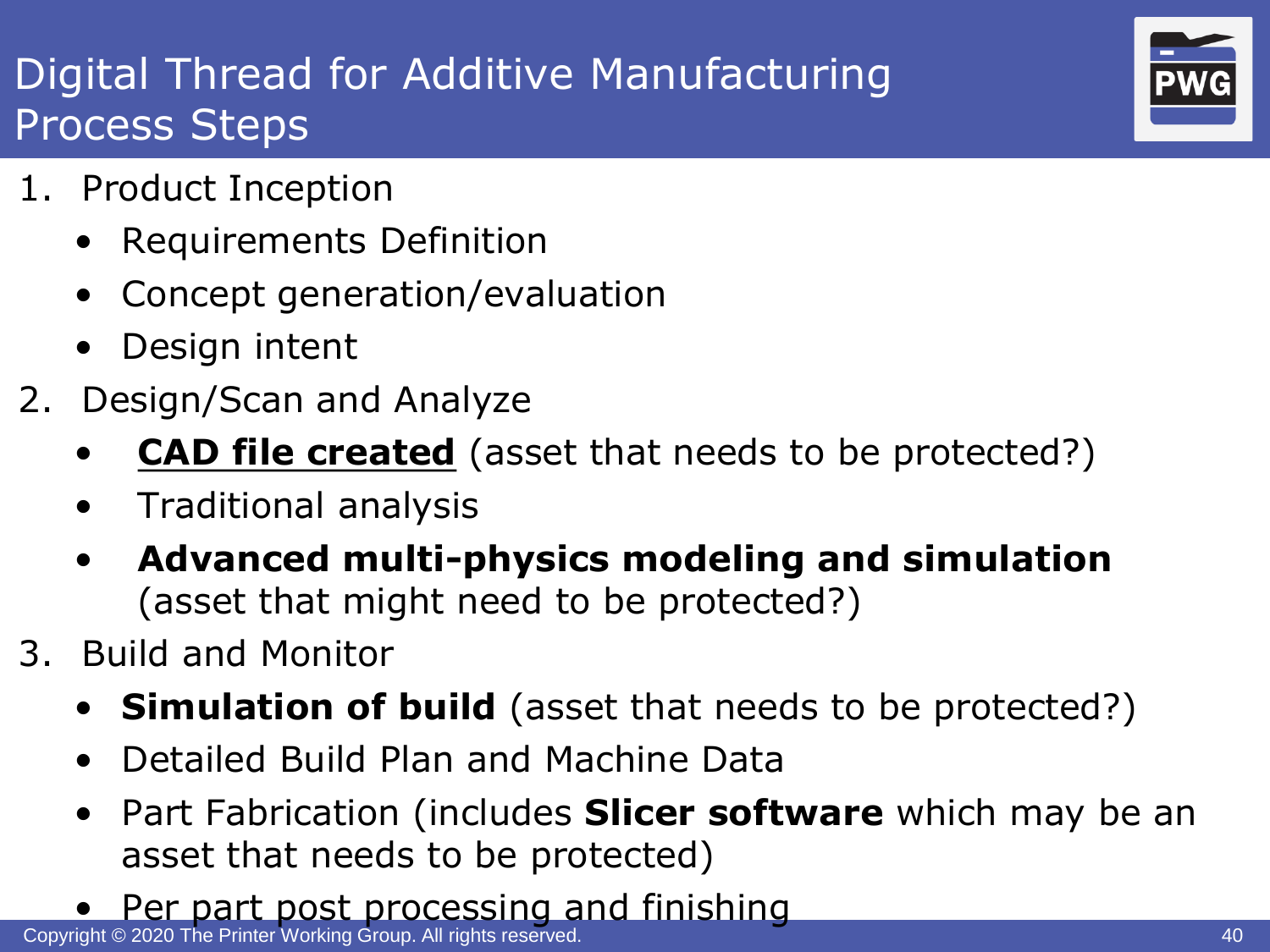#### Digital Thread for Additive Manufacturing Other Assets That Might Need to Be Protected



- Software on the computer storing the CAD File
- Software of the 3D Printer that controls the 3D printer
- STL or 3MF file the CAD file is transformed into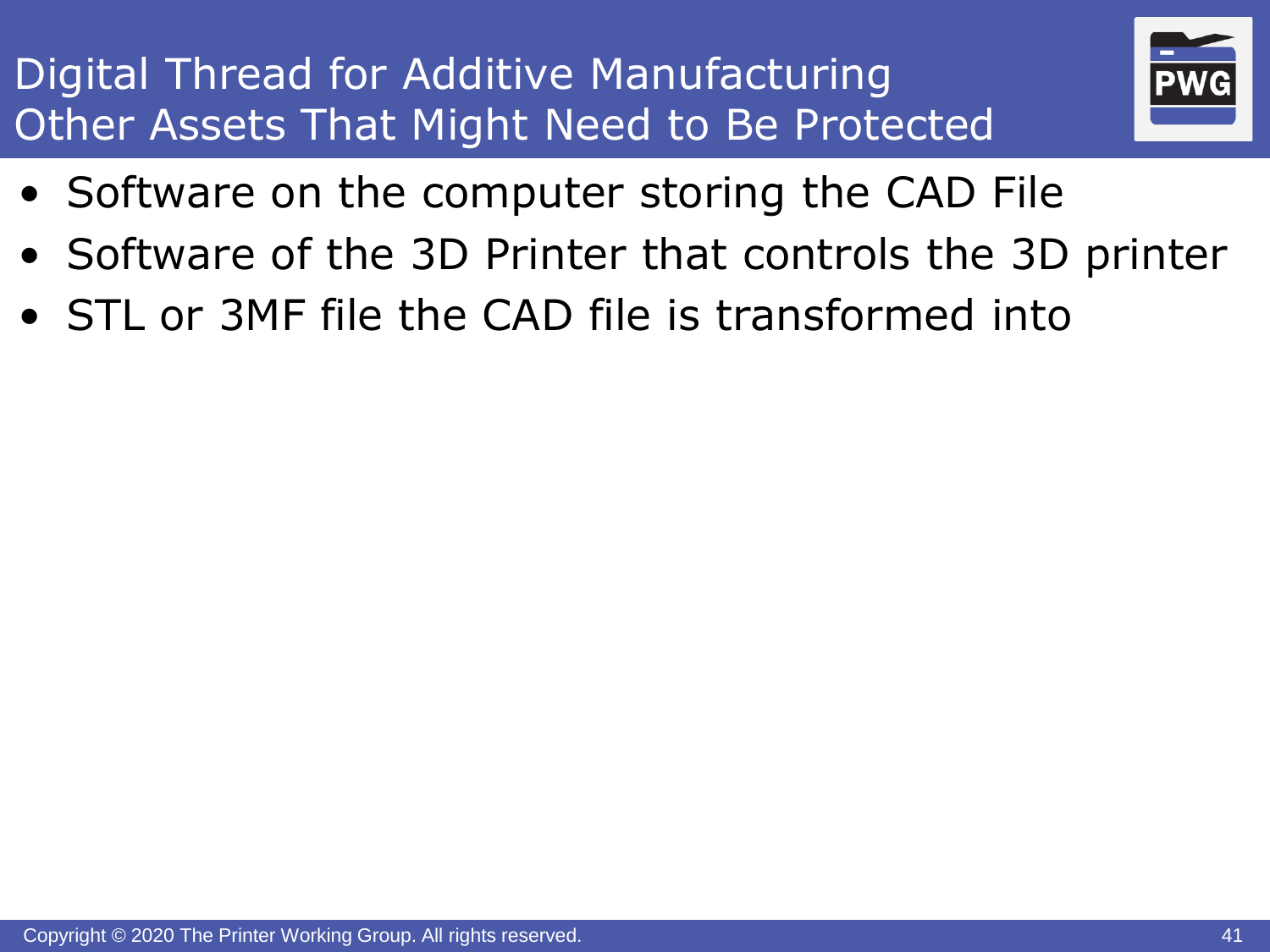#### Digital Thread for Additive Manufacturing Some Data and IT Security Concerns



- Cybersecurity Threats
	- **Espionage**
	- Tampering / Hacking / Mischief / Extortion / Terrorism
	- Privacy
	- Intellectual Property / Trade Secrets
- Data Integrity along the entire Digital Thread
- Protect Data Confidentiality
- Ensure/Protect Data Integrity
- Verify Data Integrity
- Protect Intellectual Property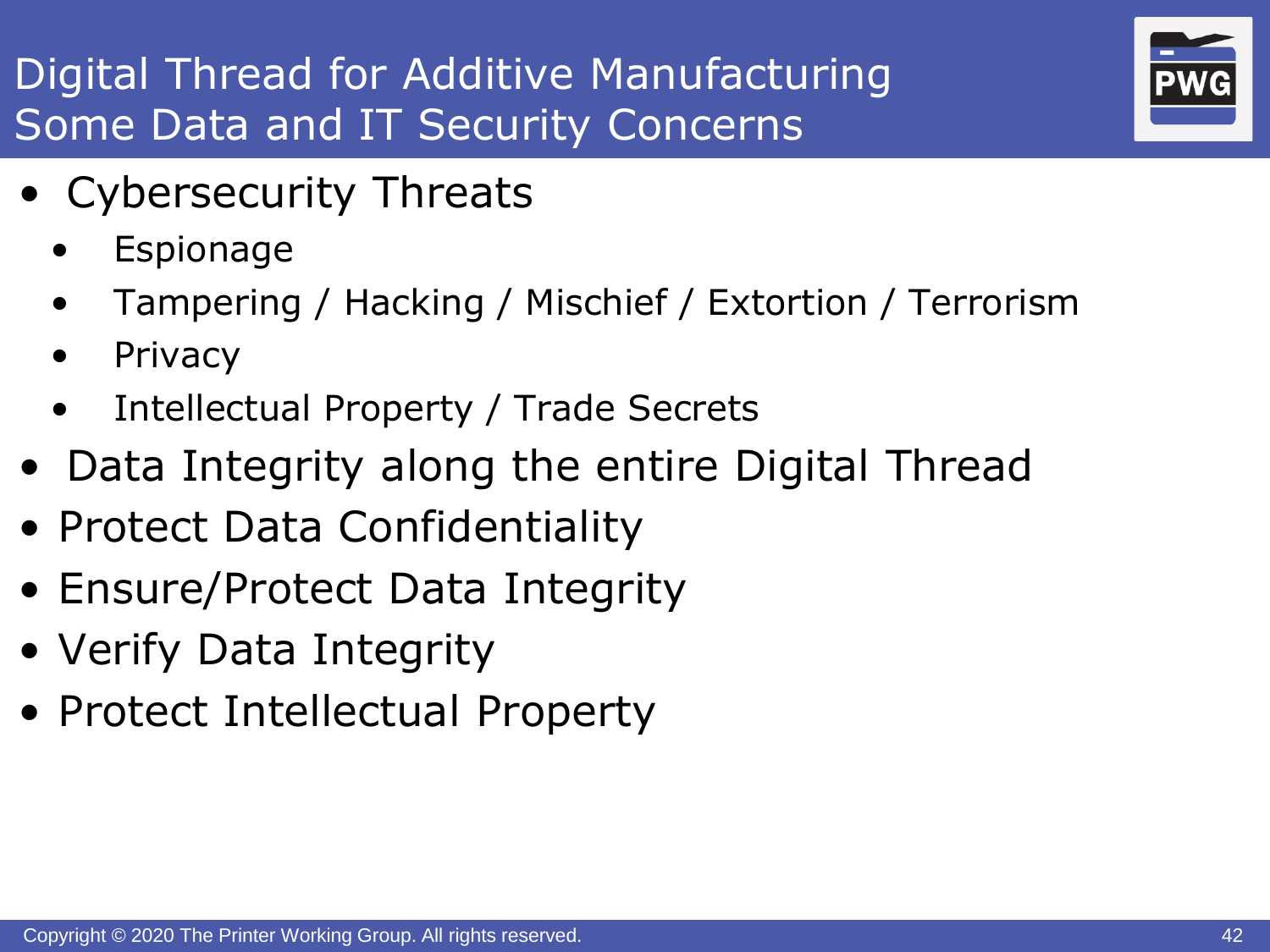

#### 3D Printers and Common Criteria Certification

Could the Common Criteria Certification process that was used to certify 2D Hardcopy Devices be used to perform a similar security certification for the Digital Thread for Additive Manufacturing?

Remember – The high-level goal of a Common Criteria Certification is to provide confidence to the owner for the product in question that the mitigations they have put in place to protect the assets that need to be protected from the identified security threats are correct and sufficient.

It does that by determining that the product meets its specification of the security requirements as stated in the Security Target by evaluating that the product passes the assurance requirements stated in the Security Target.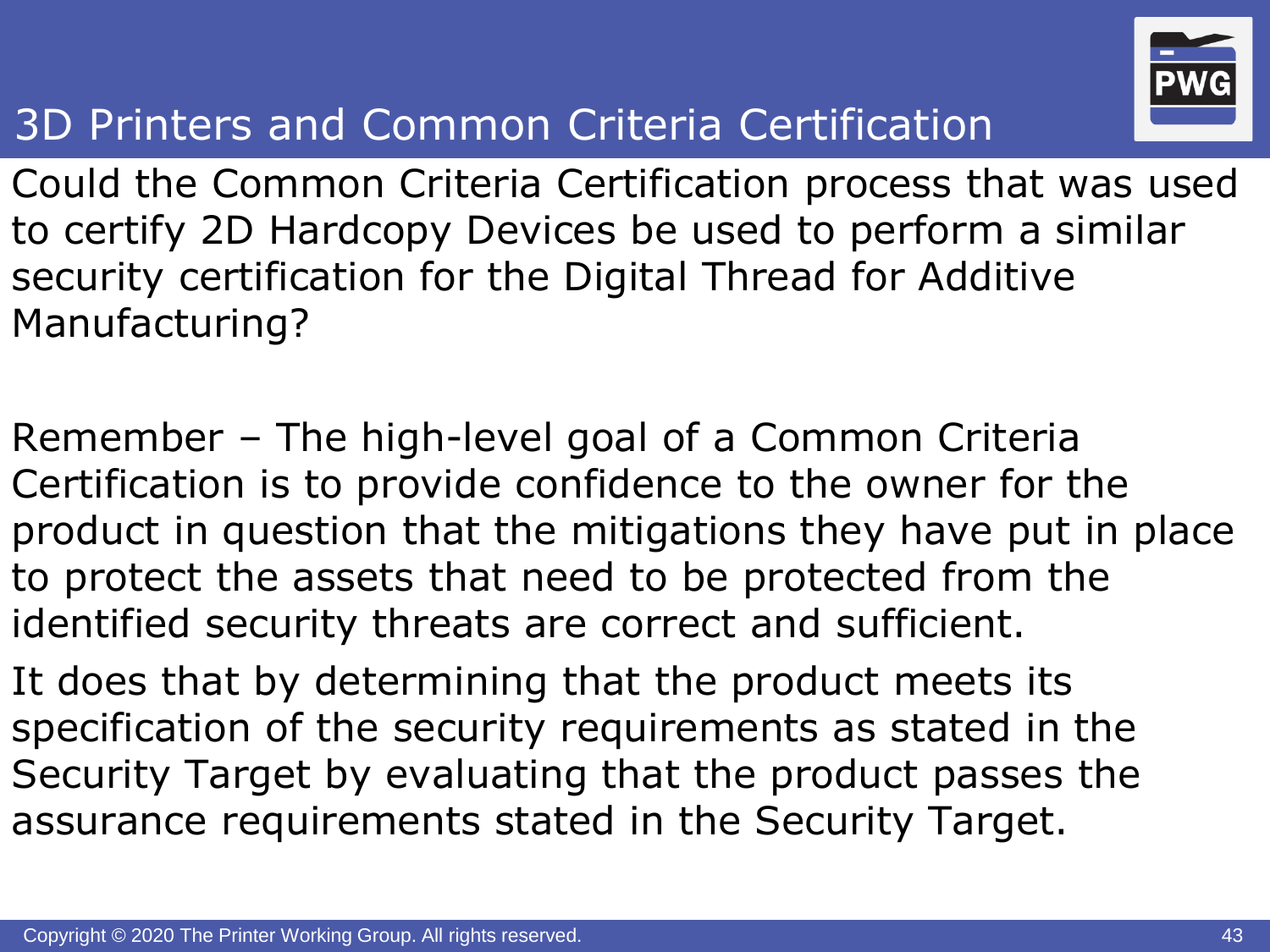

#### 3D Printers and Common Criteria Certification

Could the Common Criteria Certification process that was used to certify 2D Hardcopy Devices be used to perform a similar security certification for the Digital Thread for Additive Manufacturing?

- Paul and I think the answer is '**YES IT CAN BE**'
- Fundamentally what would be needed is to define:
- 1. What are the assets that need to be protected in the Digital Thread for Additive Manufacturing
	- CAD and STL/3MF files
	- Software
	- **Simulations**
	- Slicer software
	- etc.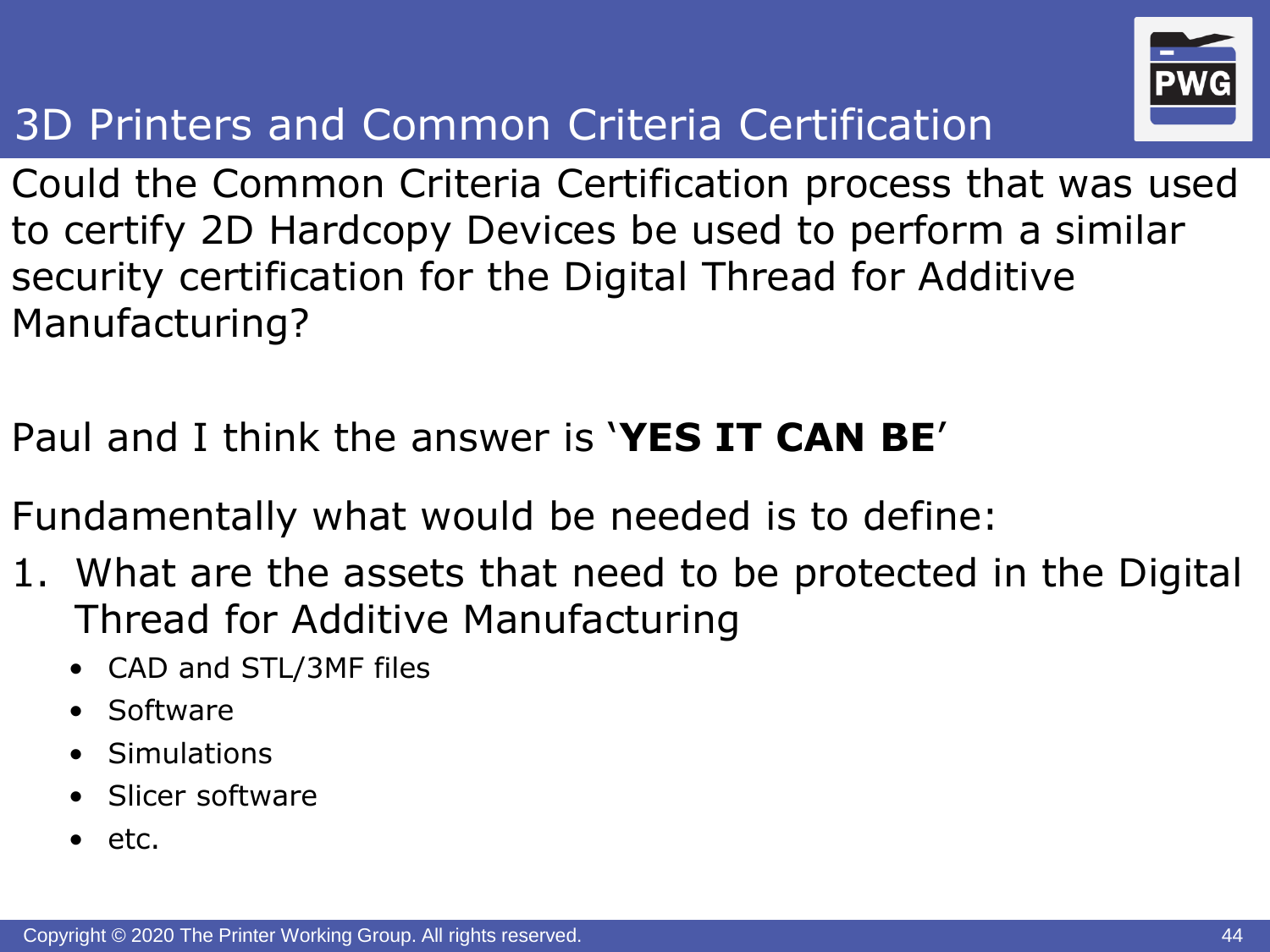#### 3D Printers Security Problem Definition



Need to determine what the Security Problem Definition (SPD) for the Digital Thread is:

- What are the key security threats to those assets?
- What key assumptions need to be made around protection of these key assets
- What key organizational security policies need to be in place to assure that the key assets are protected
- What security objectives does the 3D printer and its operating environment have to meet to ensure that the key threats identified above are either mitigated or eliminated?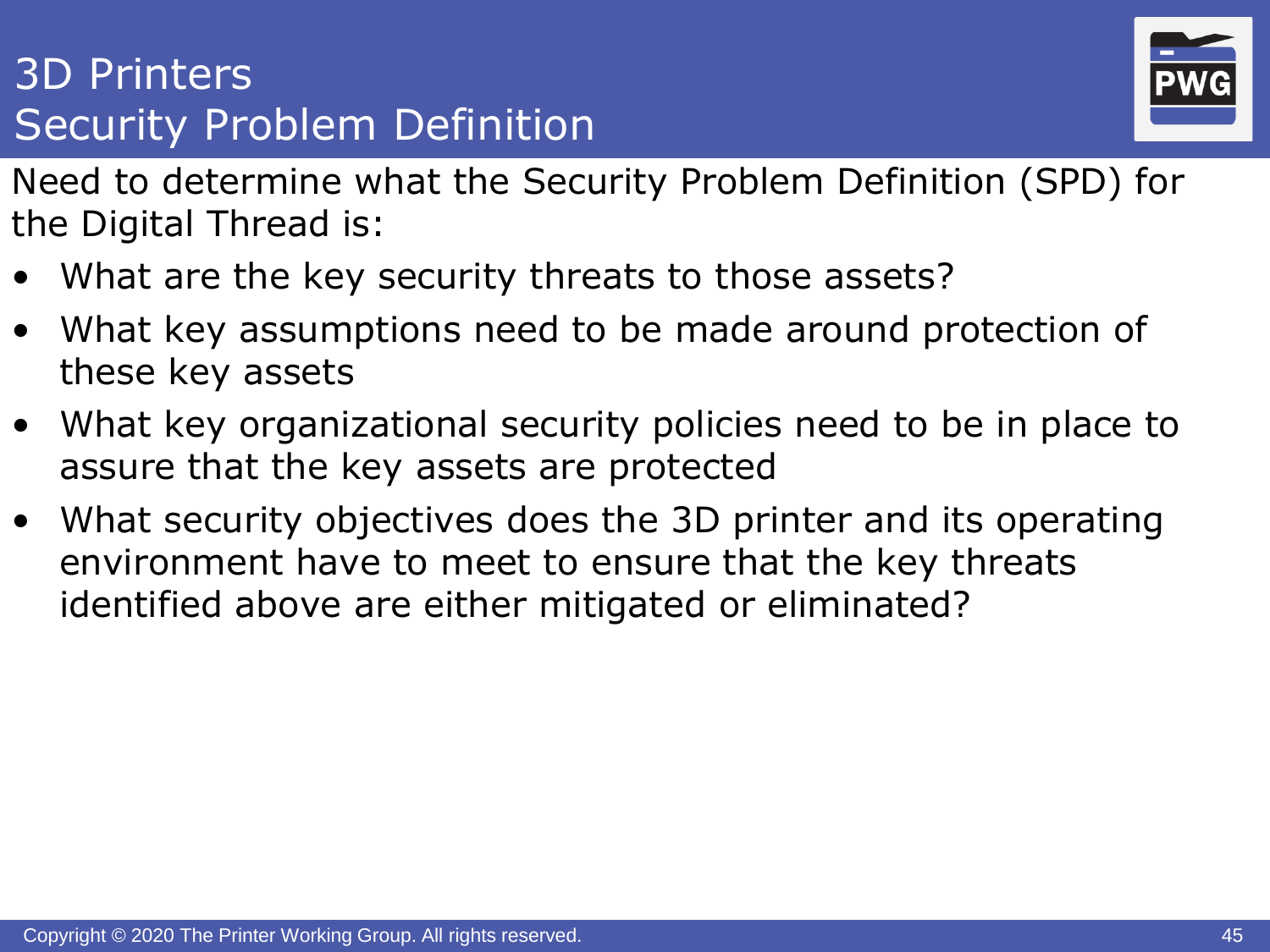#### 3D Printers Some Thoughts on Threats to the Digital Thread



- Recall the 5 Threats to 2D Printers
	- Unauthorized Access to user document data stored in the HCD (primarily in nonvolatile storage)
	- Unauthorized Access to TSF data stored in the HCD
	- Unauthorized Access to User and TSF data transmitted to/from the HCD over a network
	- Unauthorized Software Update
	- Failure of the TSF

#### We think some of same threats might apply to the Digital Thread:

- Unauthorized access to the CAD file and model/simulations while stored on the computer hosting the CAD file/models/simulations (even if it is the 3D printer)
- Unauthorized access to the STL/3MF file created from the CAD file while stored in either on the computer hosting the CAD file or on the 3D printer itself
- Unauthorized access to the STL/3MF file while in transit between the computer hosting the CAD filer and the 3D printer if stored on separate computers
- Unauthorized access to the build simulation and slicer software stored on the 3D printer
- Unauthorized software upgrade of either the computer hosting the CAD file or the 3D printer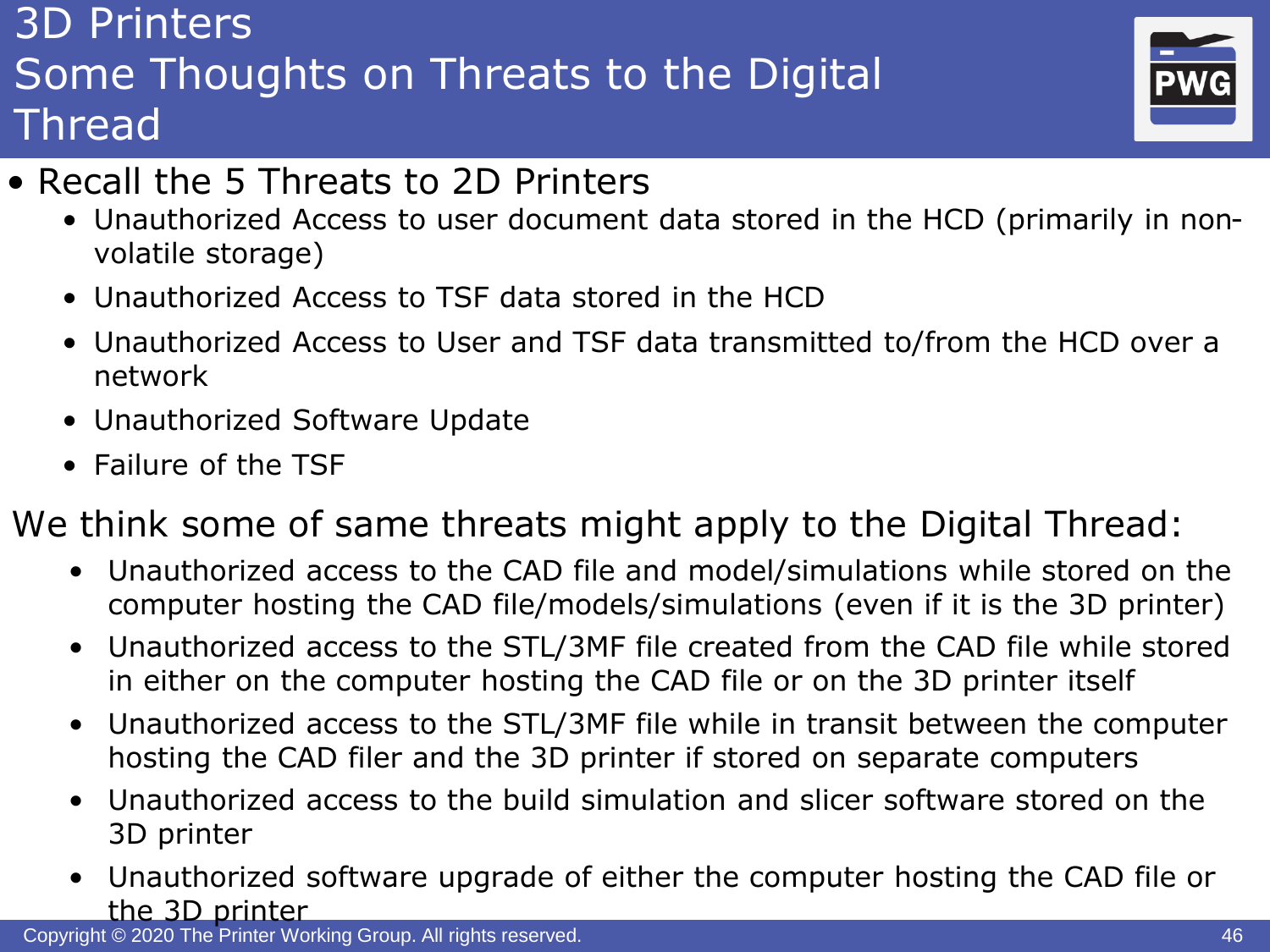#### 3D Printers Answers to the key security questions (in our view)



- As far as Assumptions and Security Policies that is something that would have to be determined
- Regarding Security Objectives, we think the following 2D Security Objectives might also apply in total or in part to the Digital Thread:
	- User Identification and Authentication
	- Access Control
	- Software Update Verification
	- Self-Test
	- Communications Protection
	- Storage Encryption
	- Protection of Key Material

Once you have an SPD then you can start determining what Security Requirements from CC Part 2 and what associated Security Assurance Requirements will be necessary to meet the security objectives of the Digital Thread for Additive Manufacturing